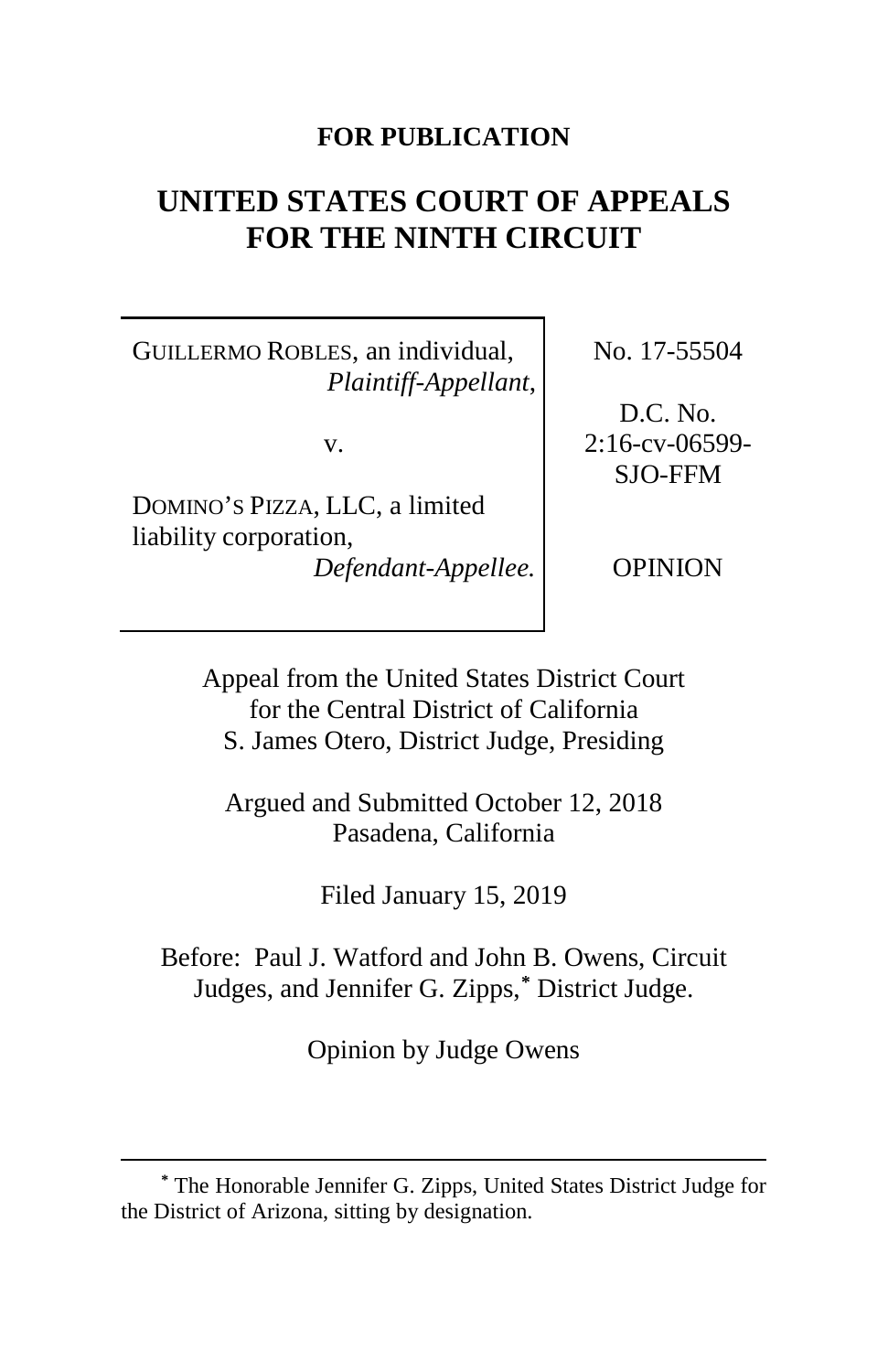#### **SUMMARY[\\*\\*](#page-1-0)**

#### **Americans with Disabilities Act**

The panel reversed the district court's dismissal of an action under Title III of the Americans with Disabilities Act and California's Unruh Civil Rights Act, alleging that Domino's Pizza's website and mobile application were not fully accessible to a blind or visually impaired person.

The panel held that the ADA applied to Domino's website and app because the Act mandates that places of public accommodation, like Domino's, provide auxiliary aids and services to make visual materials available to individuals who are blind. Even though customers primarily accessed the website and app away from Domino's physical restaurants, the panel stated that the ADA applies to the services *of* a public accommodation, not services *in* a place of public accommodation. The panel stated that the website and app connected customers to the goods and services of Domino's physical restaurants.

The panel held that imposing liability on Domino's under the ADA would not violate the company's Fourteenth Amendment right to due process. The panel held that the statute was not impermissibly vague, and Domino's had received fair notice that its website and app must comply with the ADA. Further, the plaintiff did not seek to impose liability on Domino's for failure to comply with the Web Content Accessibility Guidelines 2.0, private industry

<span id="page-1-0"></span>**<sup>\*\*</sup>** This summary constitutes no part of the opinion of the court. It has been prepared by court staff for the convenience of the reader.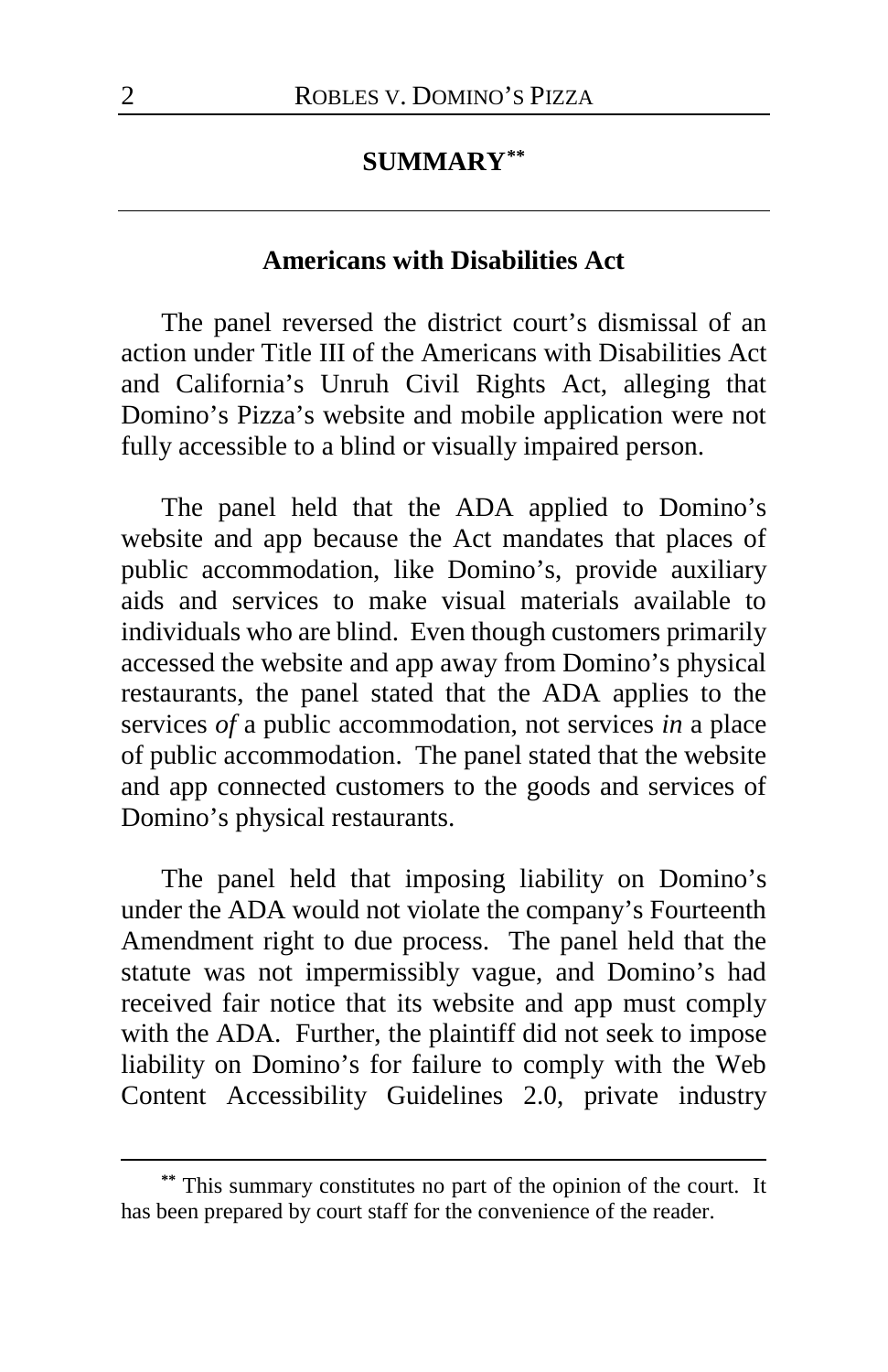standards for website accessibility. Rather, an order requiring compliance with WCAG 2.0 was a possible equitable remedy. Finally, the lack of specific regulations, not yet promulgated by the Department of Justice, did not eliminate Domino's statutory duty.

The panel held that the district court erred in invoking the prudential doctrine of primary jurisdiction, which allows courts to stay proceedings or to dismiss a complaint without prejudice pending the resolution of an issue within the special competence of an administrative agency. The panel reasoned that the DOJ was aware of the issue, and its withdrawal of an Advanced Notice of Proposed Rulemaking meant that undue delay was inevitable. The delay was needless because the application of the ADA to the facts of this case was well within the district court's competence. The panel remanded the case to the district court.

#### **COUNSEL**

Joseph R. Manning (argued) and Michael J. Manning, Manning Law APC, Newport Beach, California, for Plaintiff-Appellant.

Gregory Francis Hurley (argued) and Bradley J. Leimkuhler, Sheppard Mullin Richter & Hampton LLP, Costa Mesa, California, for Defendant-Appellee.

Jessica Paulie Weber (argued) and Eve L. Hill, Brown Goldstein & Levy LLP, Baltimore, Maryland, for Amici Curiae National Federation of the Blind, American Council of the Blind, American Foundation for the Blind, Association of Late Deafened Adults, California Council of the Blind, California Foundation for Independent Living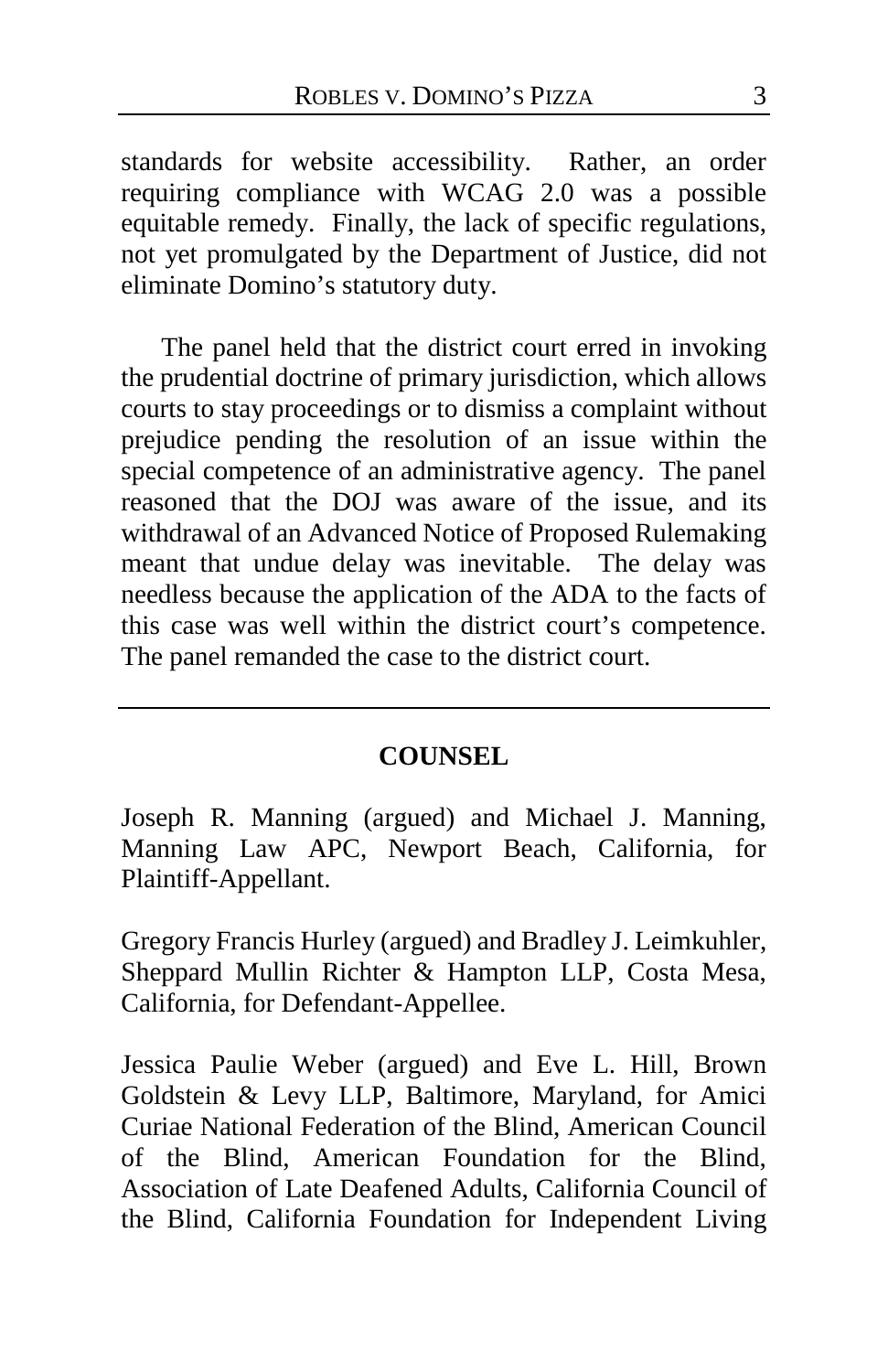Centers, Disability Rights Advocates, Disability Rights California, Disability Rights Education & Defense Fund, National Association of the Deaf, National Disability Rights Network, National Federation of the Blind of California, Washington Lawyers' Committee for Civil Rights and Urban Affairs, and World Institute on Disability.

Stephanie N. Moot and Carol C. Lumpkin, K&L Gates LLP, Miami, Florida; Martin S. Kaufman, Executive VP and General Counsel, Atlantic Legal Foundation, Harrison, New York; for Amicus Curiae The Atlantic Legal Foundation.

Stephanie Martz, National Retail Federation, Washington, D.C., for Amicus Curiae National Retail Federation.

Kathleen McGuigan and Deborah White, Retail Litigation Center, Inc., Arlington, Virginia, for Amicus Curiae Retail Litigation Center, Inc.

Felicia Watson and Jeffrey B. Augello, National Association of Home Builders of the United States, Washington, D.C., for Amicus Curiae National Association of Home Builders of the United States.

Janet Galeria and Warren Postman, U.S. Chamber Litigation Center, Washington, D.C., for Amicus Curiae Chamber of Commerce of the United States of America.

Angelo I. Amador, Restaurant Law Center, Washington, D.C., for Amicus Curiae Restaurant Law Center.

Elizabeth Milito, Karen R. Harned, National Federation of Independent Business Small Business Legal Center, Washington, D.C., for Amicus Curiae National Federation of Independent Business Small Business Legal Center.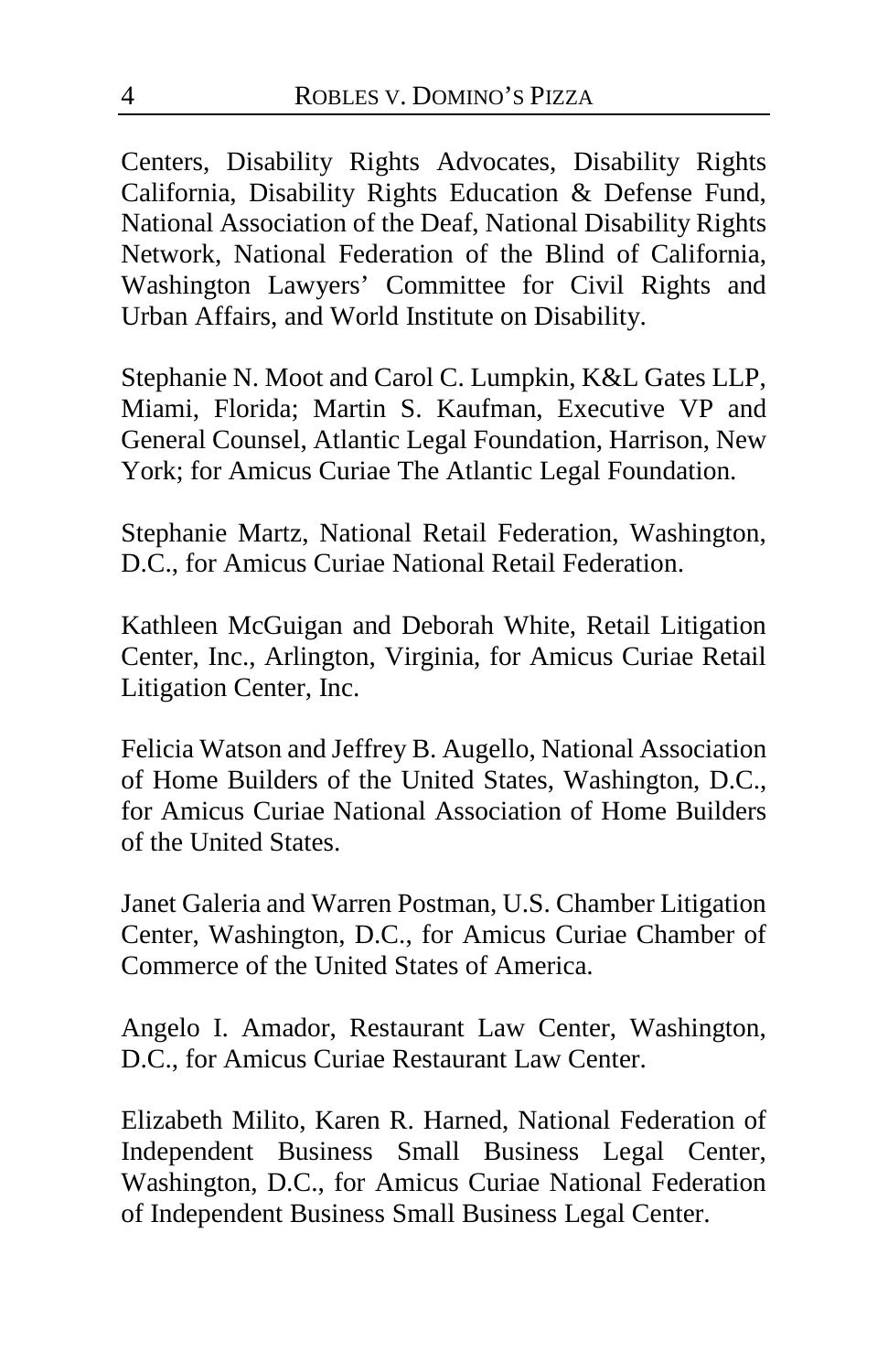Christine Mott, International Council of Shopping Centers, New York, New York, for Amicus Curiae International Council of Shopping Centers.

Justin Vermuth, American Resort Development Association, Washington, D.C., for Amicus Curiae American Resort Development Association.

Mary Caroline Miller, Kevin W. Shaughnessy, and Joyce Ackerbaum Cox, Baker & Hostetler LLP, Orlando, Florida; John B. Lewis, Baker & Hostetler LLP, Cleveland, Ohio; for Amici Curiae Restaurant Law Center, American Bankers Association, American Hotel & Lodging Association, American Resort Development Association, Asian American Hotel Owners Association, Chamber of Commerce of the United States of America, International Council of Shopping Centers, International Franchise Association, National Association of Convenience Stores, National Association of Home Builders of the United States, National Association of Realtors, National Association of Theater Owners, National Federation of Independent Business Small Business Legal Center, National Multifamily Housing Council, National Retail Federation, Retail Litigation Center.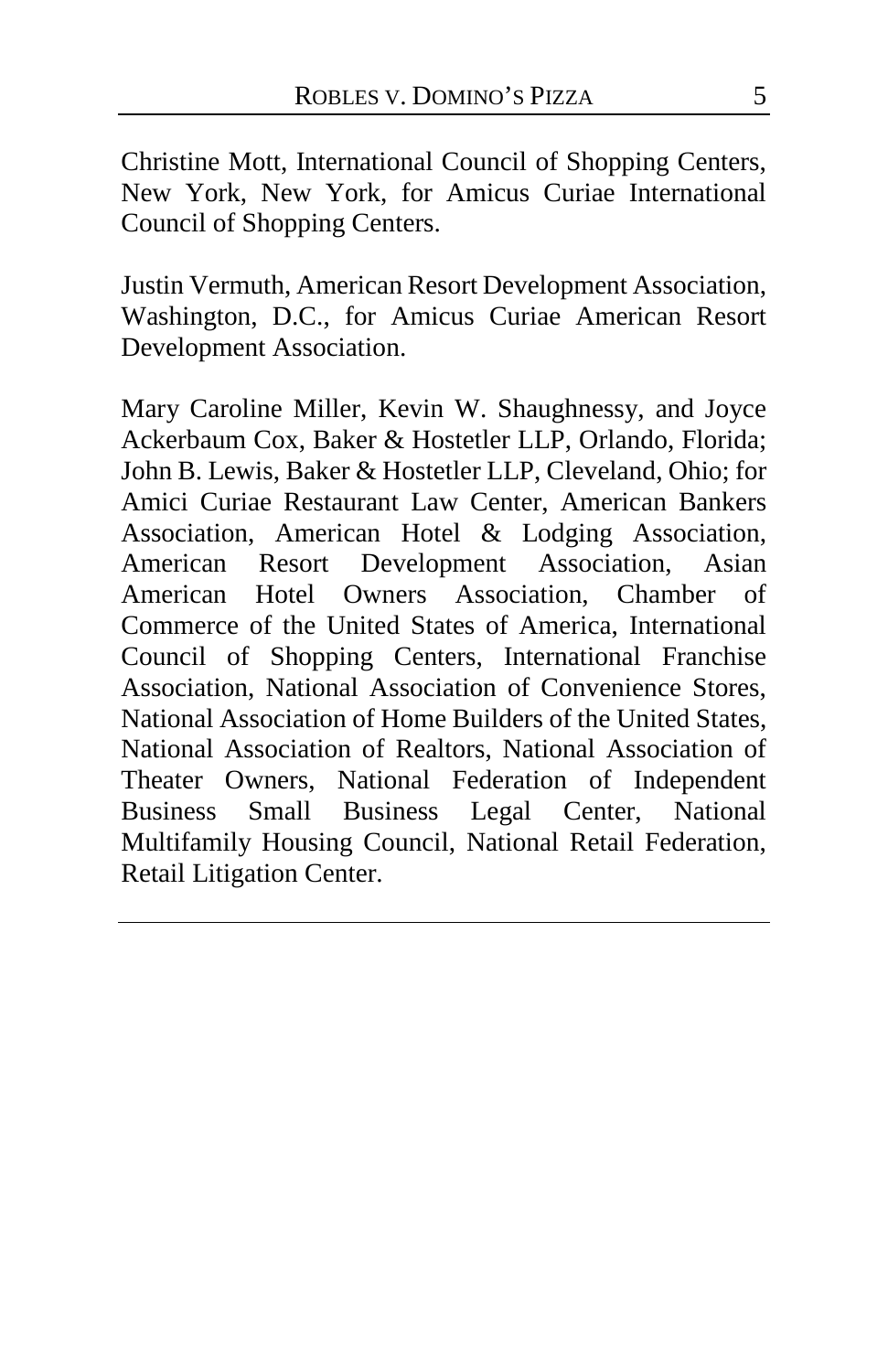#### **OPINION**

OWENS, Circuit Judge:

Plaintiff Guillermo Robles, a blind man, appeals from the district court's dismissal of his complaint alleging violations of the Americans with Disabilities Act, 42 U.S.C. § 12101, and California's Unruh Civil Rights Act (UCRA), California Civil Code § 51. Robles alleged that Defendant Domino's Pizza, LLC, (Domino's) failed to design, construct, maintain, and operate its website and mobile application (app) to be fully accessible to him. We have jurisdiction under 28 U.S.C. § 1291, and we reverse and remand.

## **I. FACTUAL AND PROCEDURAL BACKGROUND**

Robles accesses the internet using screen-reading software, which vocalizes visual information on websites. Domino's operates a website and app that allows customers to order pizzas and other products for at-home delivery or in-store pickup, and receive exclusive discounts.

On at least two occasions, Robles unsuccessfully attempted to order online a customized pizza from a nearby Domino's. Robles contends that he could not order the pizza because Domino's failed to design its website and app so his software could read them.

In September 2016, Robles filed this suit seeking damages and injunctive relief based on Domino's failure to "design, construct, maintain, and operate its [website and app] to be fully accessible to and independently usable by Mr. Robles and other blind or visually-impaired people," in violation of the ADA and UCRA. Robles sought a "permanent injunction requiring Defendant to . . . comply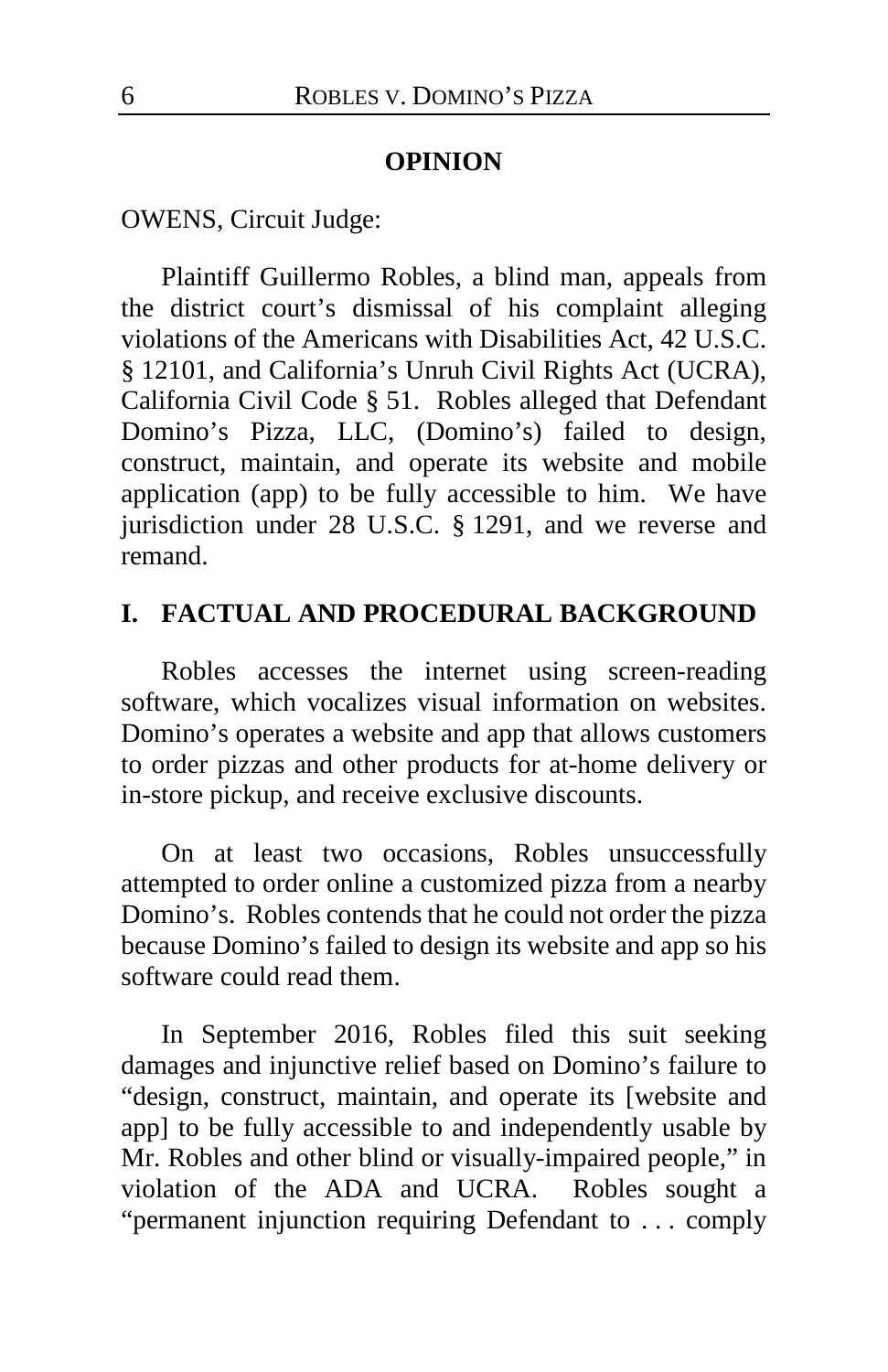with [Web Content Accessibility Guidelines (WCAG) 2.0] for its website and Mobile App."**[1](#page-6-0)** Domino's moved for summary judgment on the grounds that (1) the ADA did not cover Domino's online offerings; and (2) applying the ADA to the website or app violated Domino's due process rights. Domino's alternatively invoked the primary jurisdiction doctrine, which permits a court to dismiss a complaint pending the resolution of an issue before an administrative agency with special competence. *See Clark v. Time Warner Cable*, 523 F.3d 1110, 1114 (9th Cir. 2008) (defining primary jurisdiction doctrine).

The district court first held that Title III of the ADA applied to Domino's website and app. The court highlighted the ADA's "auxiliary aids and services" section, 42 U.S.C. §  $12182(b)(2)(A)(iii)$ , which requires that covered entities provide auxiliary aids and services to ensure that individuals with disabilities are not excluded from accessing the services of a "place of public accommodation"—in this case, from using the website or app to order goods from Domino's physical restaurants.

<span id="page-6-0"></span>**<sup>1</sup>** WCAG 2.0 guidelines are private industry standards for website accessibility developed by technology and accessibility experts. WCAG 2.0 guidelines have been widely adopted, including by federal agencies, which conform their public-facing, electronic content to WCAG 2.0 level A and level AA Success Criteria. 36 C.F.R. pt. 1194, app. A (2017). In addition, the Department of Transportation requires airline websites to adopt these accessibility standards. *See* 14 C.F.R. § 382.43 (2013). Notably, the Department of Justice has required ADA-covered entities to comply with WCAG 2.0 level AA (which incorporates level A) in many consent decrees and settlement agreements in which the United States has been a party.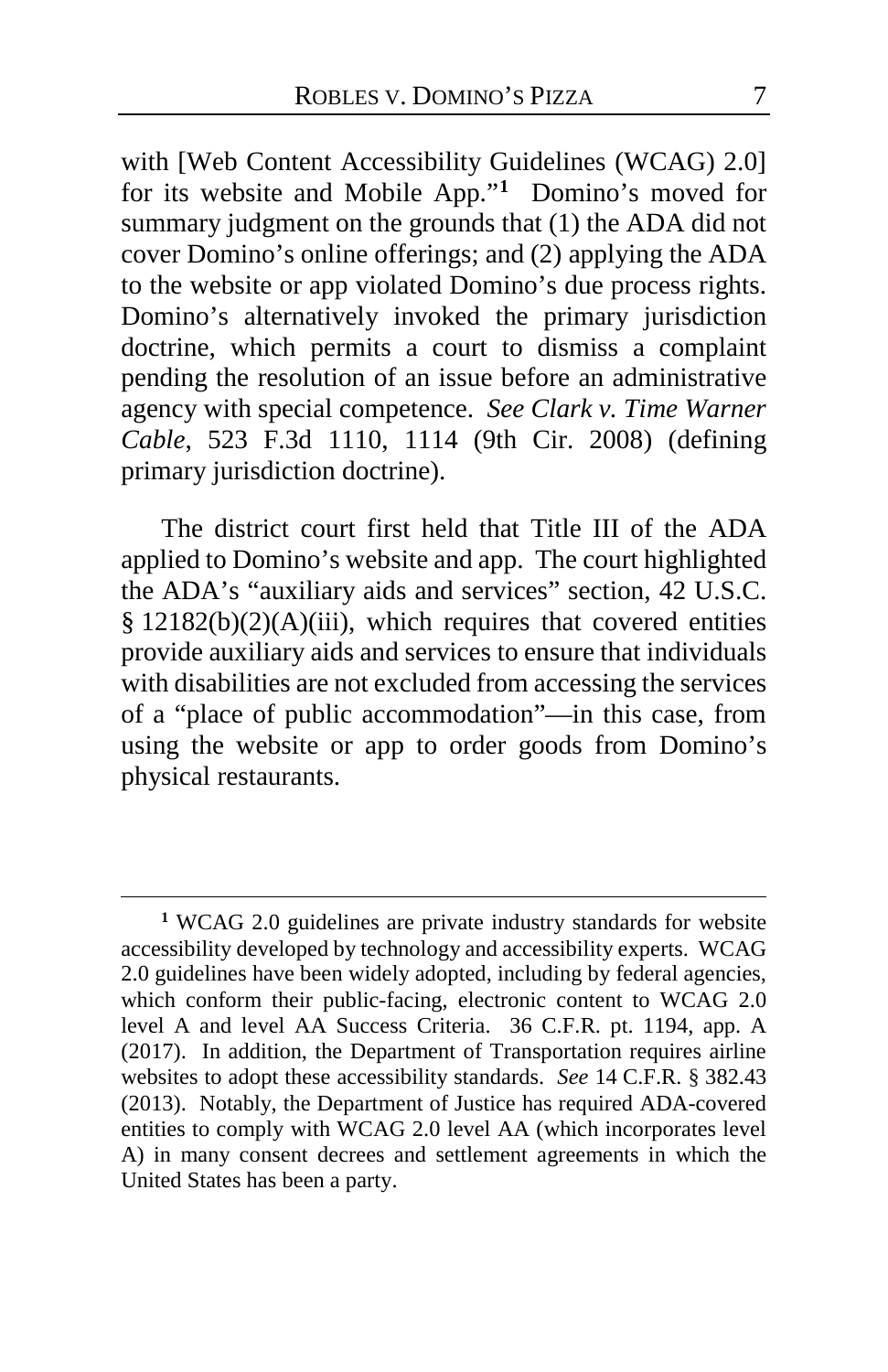The district court then addressed Domino's argument that applying the ADA to its website and app violated its due process rights because the Department of Justice (DOJ) had failed to provide helpful guidance, despite announcing its intention to do so in 2010.**[2](#page-7-0)** *See* Nondiscrimination on the Basis of Disability, 75 Fed. Reg. 43460-01 (July 26, 2010) (issuing Advance Notice of Proposed Rulemaking (ANPRM) to "explor[e] what regulatory guidance [DOJ] can propose to make clear to entities covered by the ADA their obligations to make their Web sites accessible").**[3](#page-7-1)**

The district court, relying heavily on *United States v. AMC Entertainment, Inc.*, 549 F.3d 760 (9th Cir. 2008), concluded that imposing the WCAG 2.0 standards on Domino's "without specifying a particular level of success criteria and without the DOJ offering meaningful guidance on this topic . . . fl[ew] in the face of due process."**[4](#page-7-2)** The

<span id="page-7-1"></span>**<sup>3</sup>** We recognize that DOJ withdrew its ANPRM on December 26, 2017, so the district court did not have the benefit of considering this withdrawal when it issued its decision on March 20, 2017. *See*  Nondiscrimination on the Basis of Disability, 82 Fed. Reg. 60932-01 (Dec. 26, 2017).

<span id="page-7-2"></span>**<sup>4</sup>** Only after Robles filed this suit, Domino's website and app began displaying a telephone number that customers using screen-reading software could dial to receive assistance. The district court noted that Robles had "failed to articulate why [Domino's] provision of a telephone hotline for the visually impaired . . . does not fall within the range of

<span id="page-7-0"></span>**<sup>2</sup>** DOJ is charged with issuing regulations concerning the implementation of the ADA. *See* 42 U.S.C. § 12186(b) ("[T]he Attorney General shall issue regulations in an accessible format to carry out the provisions of this subchapter . . . ."); *Bragdon v. Abbott*, 524 U.S. 624, 646 (1998) (noting that DOJ is "the agency directed by Congress to issue implementing regulations, to render technical assistance explaining the responsibilities of covered individuals and institutions, and to enforce Title III in court") (internal citations omitted).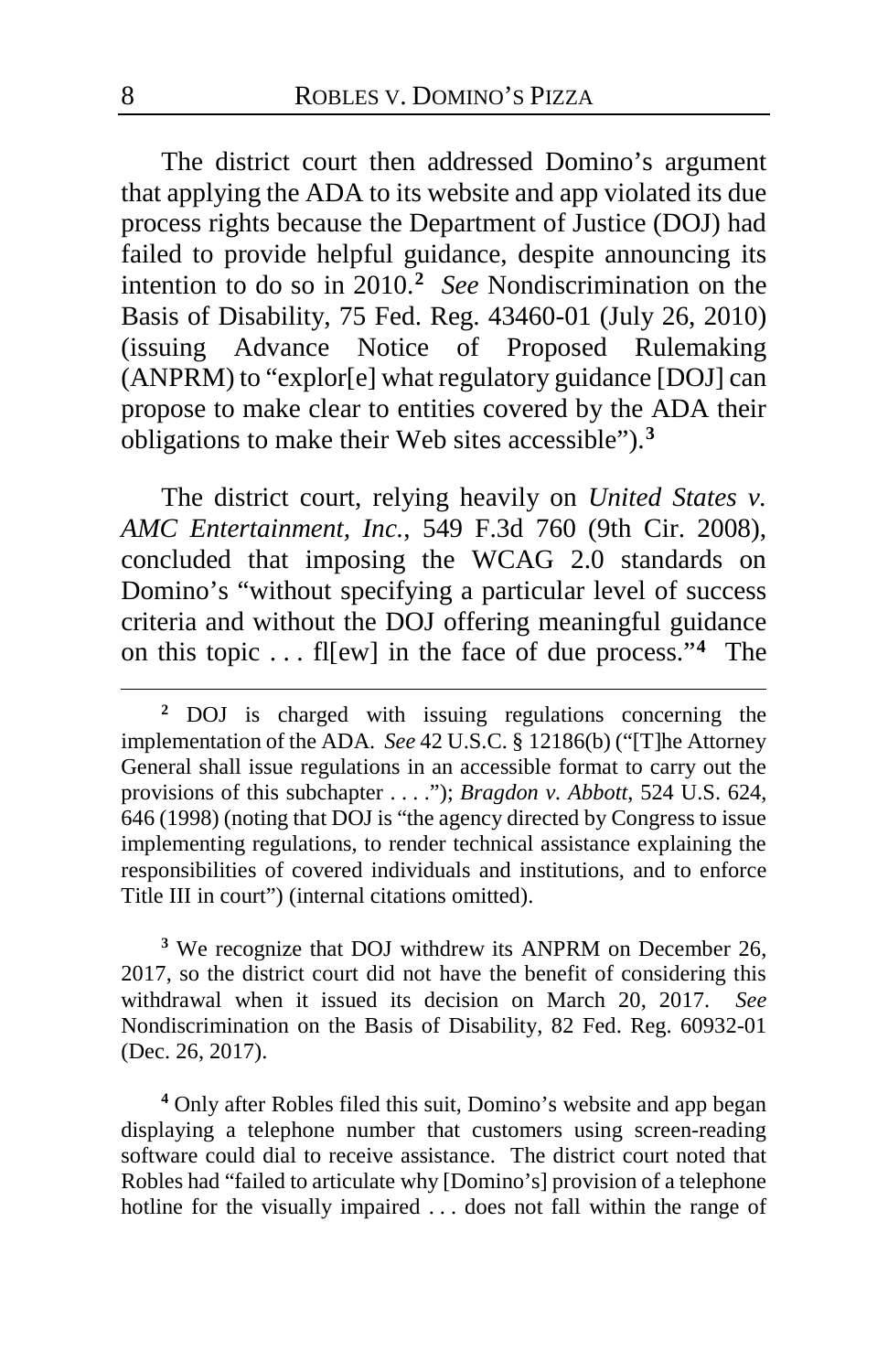district court held that DOJ "regulations and technical assistance are necessary for the Court to determine what obligations a regulated individual or institution must abide by in order to comply with Title III." In the district court's view, therefore, only the long-awaited regulations from DOJ could cure the due process concerns, so it had no choice but to invoke the primary jurisdiction doctrine. The district court granted Domino's motion to dismiss without prejudice, and this appeal followed.

#### **II. STANDARD OF REVIEW**

 $\overline{a}$ 

We review de novo the district court's interpretation and construction of a federal statute—here, the court's application of the ADA to websites and apps. *See ASARCO, LLC v. Celanese Chem. Co.*, 792 F.3d 1203, 1208 (9th Cir. 2015). As the constitutionality of a statute or regulation is a question of law, we also review de novo the district court's holding that applying the ADA to websites and apps would violate due process. *See Az. Libertarian Party v. Reagan*, 798 F.3d 723, 728 (9th Cir. 2015); *Preminger v. Peake*, 552 F.3d 757, 765 n.7 (9th Cir. 2008). Finally, we review de novo the court's invocation of the primary jurisdiction doctrine. *See Reid v. Johnson & Johnson*, 780 F.3d 952, 958 (9th Cir. 2015).

permissible options afforded under the ADA." However, the district court did not reach whether a genuine issue of material fact existed as to the telephone hotline's compliance with the ADA, including whether the hotline guaranteed full and equal enjoyment and "protect[ed] the privacy and independence of the individual with a disability." 28 C.F.R.  $§ 36.303(c)(1)(ii) (2017)$ . We believe that the mere presence of the phone number, without discovery on its effectiveness, is insufficient to grant summary judgment in favor of Domino's.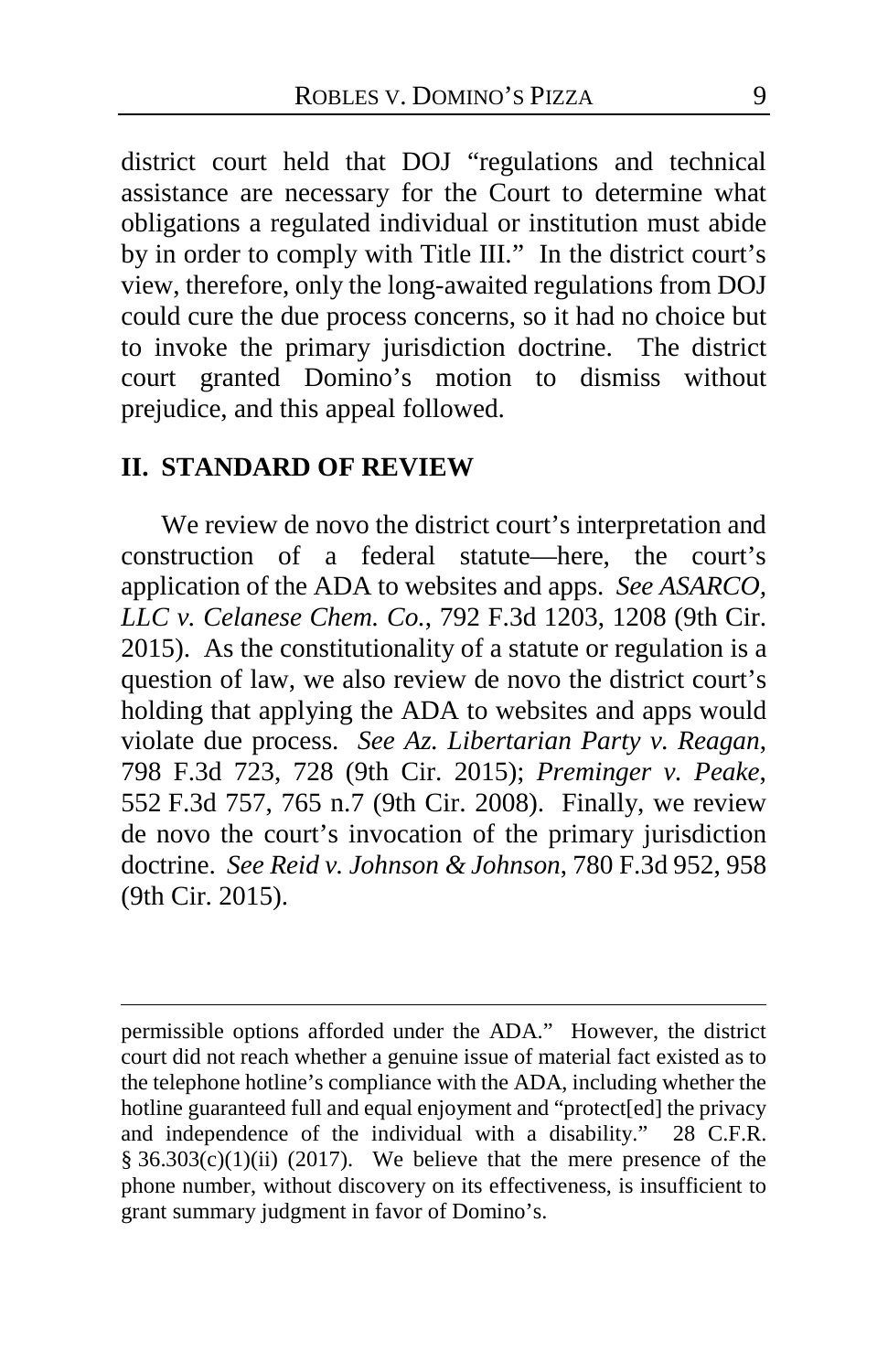#### **III. DISCUSSION**

This appeal presents three questions. First, whether the ADA applies to Domino's website and app. Second, if so, whether that holding raises due process concerns. Third, whether a federal court should invoke the primary jurisdiction doctrine because DOJ has failed to provide meaningful guidance on how to make websites and apps comply with the ADA.

## **A. The ADA's Application to Domino's Website and App**

The ADA "as a whole is intended 'to provide a clear and comprehensive national mandate for the elimination of discrimination against individuals with disabilities.'" *Olmstead v. L.C. ex rel. Zimring*, 527 U.S. 581, 589 (1999) (quoting 42 U.S.C.  $\S$  12101(b)(1)). Title III of the ADA advances that goal by providing that "[n]o individual shall be discriminated against on the basis of disability in the full and equal enjoyment of the goods, services, facilities, privileges, advantages, or accommodations of any place of public accommodation by any person who owns, leases (or leases to), or operates a place of public accommodation." 42 U.S.C. § 12182(a). We agree with the district court that the ADA applies to Domino's website and app.

The ADA expressly provides that a place of public accommodation, like Domino's, engages in unlawful discrimination if it fails to "take such steps as may be necessary to ensure that no individual with a disability is excluded, denied services, segregated or otherwise treated differently than other individuals because of the absence of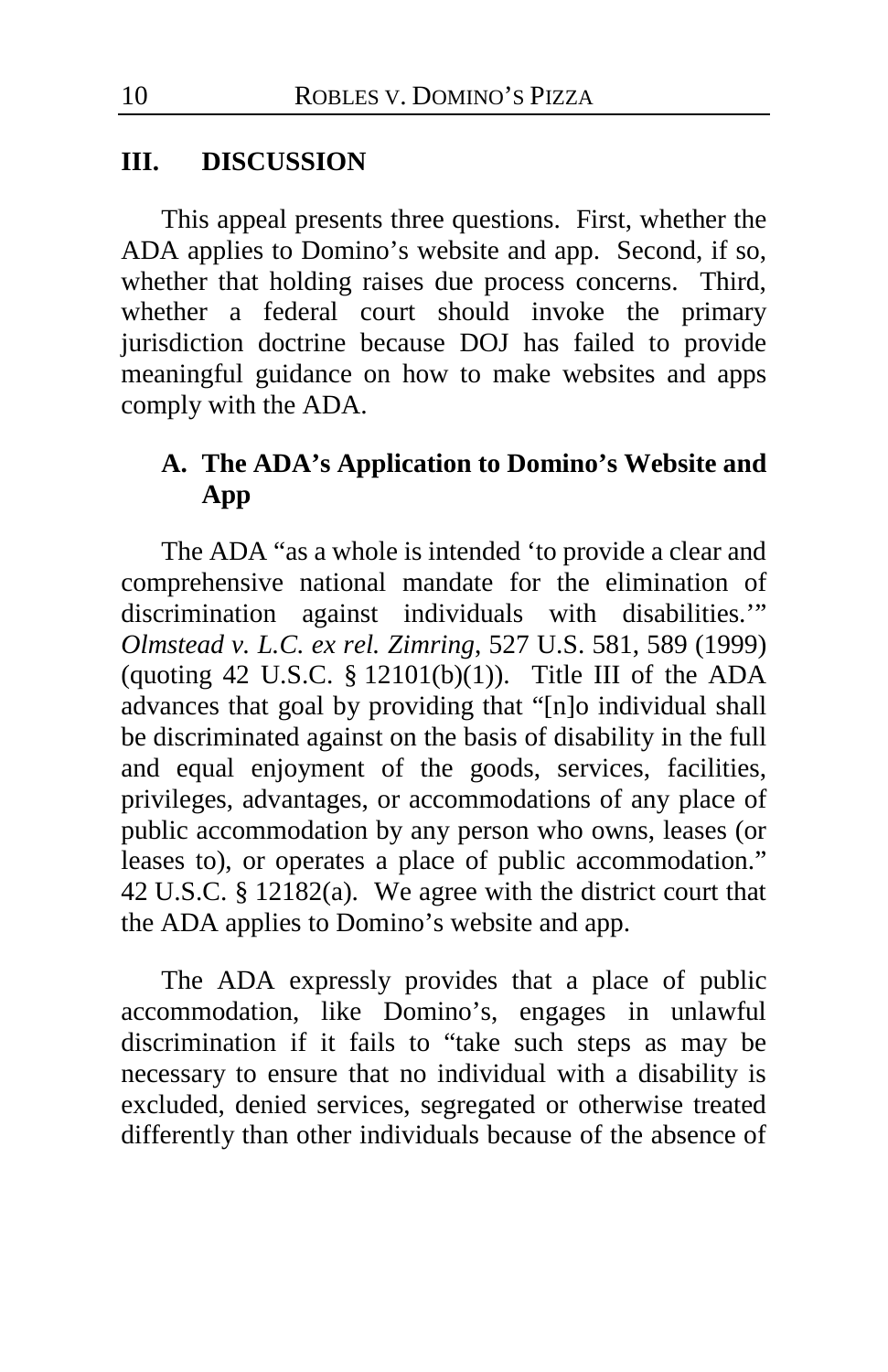auxiliary aids and services."<sup>[5](#page-10-0)</sup> *Id.* § 12182(b)(2)(A)(iii). DOJ regulations require that a public accommodation "furnish appropriate auxiliary aids and services where necessary to ensure *effective communication* with individuals with disabilities." 28 C.F.R.  $§ 36.303(c)(1)$ (emphasis added); *see Bragdon*, 524 U.S. at 646 (holding that DOJ's administrative guidance on ADA compliance is entitled to deference). And DOJ defines "auxiliary aids and services" to include "accessible electronic and information technology" or "other effective methods of making visually delivered materials available to individuals who are blind or have low vision." 28 C.F.R. § 36.303(b)(2).

Therefore, the ADA mandates that places of public accommodation, like Domino's, provide auxiliary aids and services to make visual materials available to individuals who are blind. *See id.* § 36.303. This requirement applies to Domino's website and app, even though customers predominantly access them away from the physical restaurant: "The statute applies to the services *of* a place of public accommodation, not services *in* a place of public accommodation. To limit the ADA to discrimination in the provision of services occurring on the premises of a public accommodation would contradict the plain language of the statute." *Nat'l Fed'n of the Blind v. Target Corp.*, 452 F.

<span id="page-10-0"></span>**<sup>5</sup>** The ADA exempts covered entities from the requirement to provide auxiliary aids and services where compliance would "fundamentally alter the nature of the good, service, facility, privilege, advantage, or accommodation being offered or would result in an undue burden." 42 U.S.C. § 12182(b)(2)(A)(iii); *see also* 28 C.F.R. § 36.303(a). At this stage, Domino's does not argue that making its website or app accessible to blind people would fundamentally alter the nature of its offerings or be an undue burden.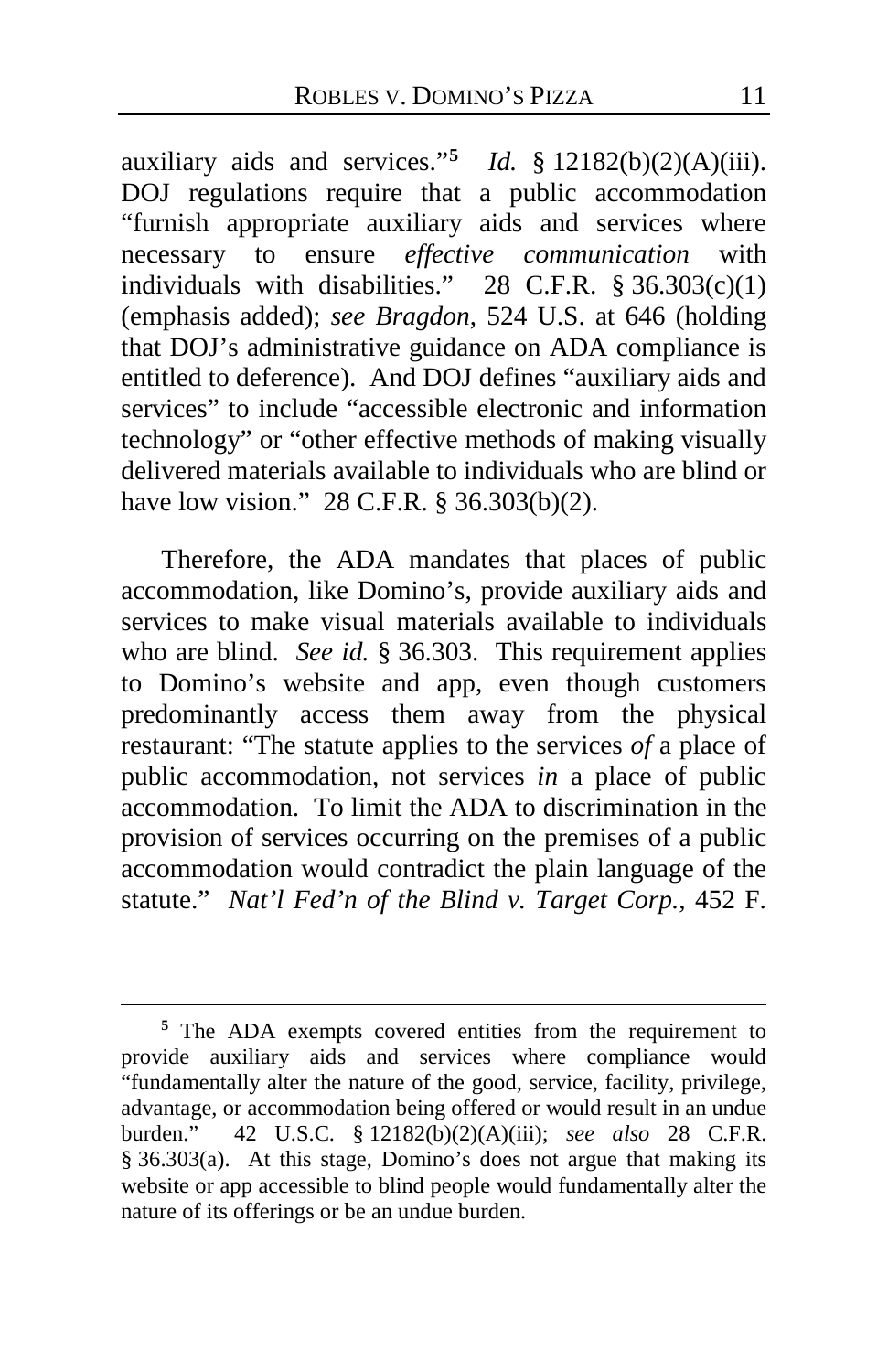Supp. 2d 946, 953 (N.D. Cal. 2006) (emphasis in original) (internal citation omitted).

The alleged inaccessibility of Domino's website and app impedes access to the goods and services of its physical pizza franchises—which are places of public accommodation. *See* 42 U.S.C. § 12181(7)(B) (listing a restaurant as a covered "public accommodation"). Customers use the website and app to locate a nearby Domino's restaurant and order pizzas for at-home delivery or in-store pickup. This nexus between Domino's website and app and physical restaurants—which Domino's does not contest—is critical to our analysis.**[6](#page-11-0)**

In *Weyer v. Twentieth Century Fox Film Corp.*, our court examined whether an insurance company that administered an allegedly discriminatory employer-provided insurance policy was a covered "place of public accommodation." 198 F.3d 1104, 1113–14 (9th Cir. 2000). We concluded that it was not. Because the ADA only covers "actual, physical places where goods or services are open to the public, and places where the public gets those goods or services," there had to be "some connection between the good or service complained of and an actual physical place." *Id.* at 1114. While the insurance company had a physical office, the insurance policy at issue did not concern accessibility, or "such matters as ramps and elevators so that disabled people can get to the office." *Id.* And although it was administered by the insurance company, the employer-provided policy

<span id="page-11-0"></span>**<sup>6</sup>** We need not decide whether the ADA covers the websites or apps of a physical place of public accommodation where their inaccessibility does not impede access to the goods and services of a physical location.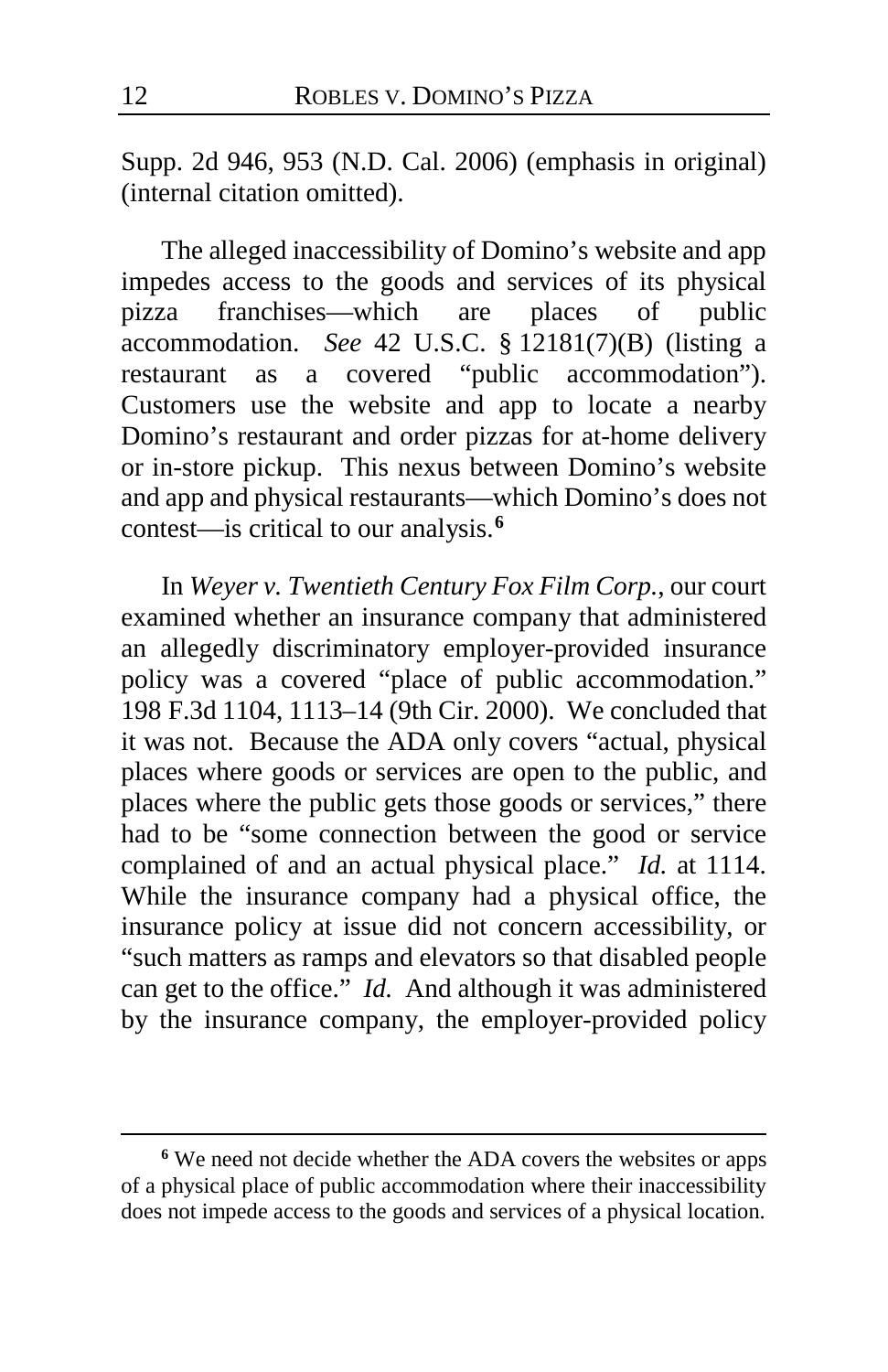was not a good offered by the insurance company's physical office. *Id.* at 1115.

Unlike the insurance policy in *Weyer*, Domino's website and app facilitate access to the goods and services of a place of public accommodation—Domino's physical restaurants. They are two of the primary (and heavily advertised) means of ordering Domino's products to be picked up at or delivered from Domino's restaurants. We agree with the district court in this case—and the many other district courts that have confronted this issue in similar contexts**[7](#page-12-0)**—that the ADA applies to Domino's website and app, which connect customers to the goods and services of Domino's physical restaurants.

#### **B. Due Process**

 $\overline{a}$ 

The second question we address is whether applying the ADA to Domino's website and app raises due process concerns. Despite concluding that the ADA covered Domino's website and app, the district court held that

<span id="page-12-0"></span>**<sup>7</sup>** *See, e.g.*, *Robles v. Yum! Brands, Inc.*, 2018 WL 566781, at \*4 (C.D. Cal. Jan. 24, 2018); *Rios v. N.Y. & Co., Inc.*, 2017 WL 5564530, at \*3 (C.D. Cal. Nov. 16, 2017); *Reed v. CVS Pharmacy, Inc.*, 2017 WL 4457508, at \*3 (C.D. Cal. Oct. 3, 2017); *Gorecki v. Hobby Lobby Stores, Inc.*, 2017 WL 2957736, at \*3–4 (C.D. Cal. June 15, 2017); *Target*, 452 F. Supp. 2d at 953; *Gomez v. Gen. Nutrition Corp.*, 323 F. Supp. 3d 1368, 1375–76 (S.D. Fla. 2018); *Castillo v. Jo-Ann Stores, LLC*, 286 F. Supp. 3d 870, 881 (N.D. Ohio 2018); *Gil v. Winn-Dixie Stores, Inc.*, 257 F. Supp. 3d 1340, 1348–49 (S.D. Fla. 2017), *appeal docketed*, No. 17-13467 (11th Cir. Aug. 1, 2017).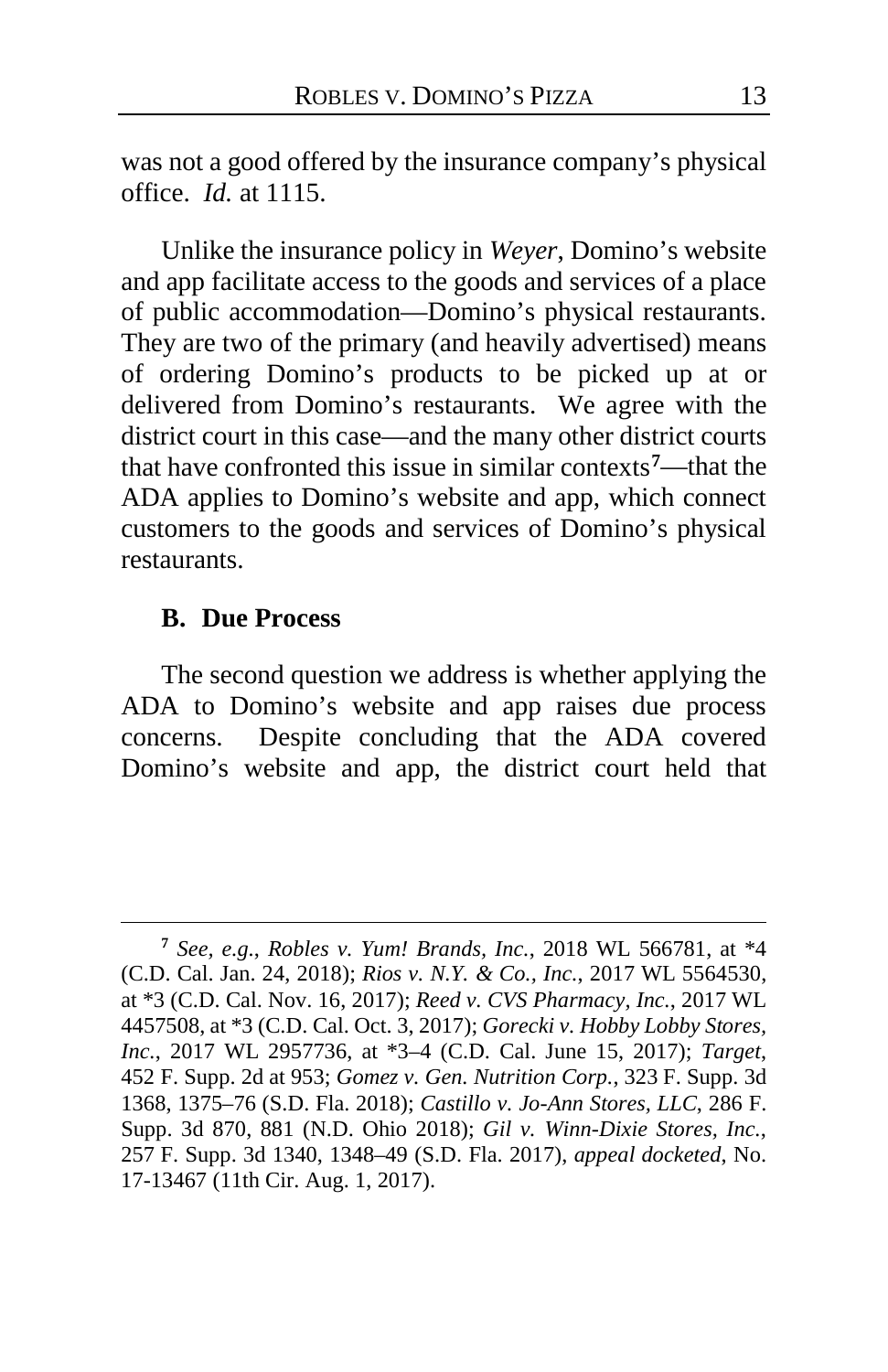imposing liability on Domino's here would violate its Fourteenth Amendment right to due process.**[8](#page-13-0)**

As a preliminary matter, we hold that Domino's has received fair notice that its website and app must comply with the ADA. An impermissibly vague statute violates due process because it does not "give fair notice of conduct that is forbidden or required." *F.C.C. v. Fox Television Stations, Inc.*, 567 U.S. 239, 253 (2012). However, "[a] statute is vague not when it prohibits conduct according 'to an imprecise but comprehensible normative standard, but rather in the sense that no standard of conduct is specified at all.'" *Botosan v. Paul McNally Realty*, 216 F.3d 827, 836 (9th Cir. 2000) (quoting *Coates v. City of Cincinnati*, 402 U.S. 611, 614 (1971)). Moreover, "[b]ecause the ADA is a statute that regulates commercial conduct, it is reviewed under a less stringent standard of specificity" than, for example, criminal laws or restrictions on speech. *Id.* (citing *Vill. of Hoffman Estates v. Flipside, Hoffman Estates, Inc.*, 455 U.S. 489, 498–99 (1982)).**[9](#page-13-1)** Therefore, the ADA would be vague "only

<span id="page-13-1"></span>**<sup>9</sup>** In *Village of Hoffman Estates*, the Supreme Court explained: "The degree of vagueness that the Constitution tolerates—as well as the

<span id="page-13-0"></span>**<sup>8</sup>** The district court also held (in error) that Robles conceded Domino's due process argument by not squarely addressing it at the motion to dismiss stage. The relevant issue here is whether Domino's website and app comply with the ADA. Domino's due process argument is a defense to that issue. Domino's cites no authority holding that a plaintiff's failure to respond to a *defense* waives the plaintiff's *cause of action* (here, the ADA). Regardless, "an issue will generally be deemed waived on appeal if the argument was not raised sufficiently for the trial court to rule on it." *In re Mercury Interactive Corp. Secs. Litig.*, 618 F.3d 988, 992 (9th Cir. 2010) (internal quotation marks omitted). Here, the parties raised the matter sufficiently for the district court to dedicate four pages to this issue, and Robles did not waive his ability to respond to Domino's due process argument.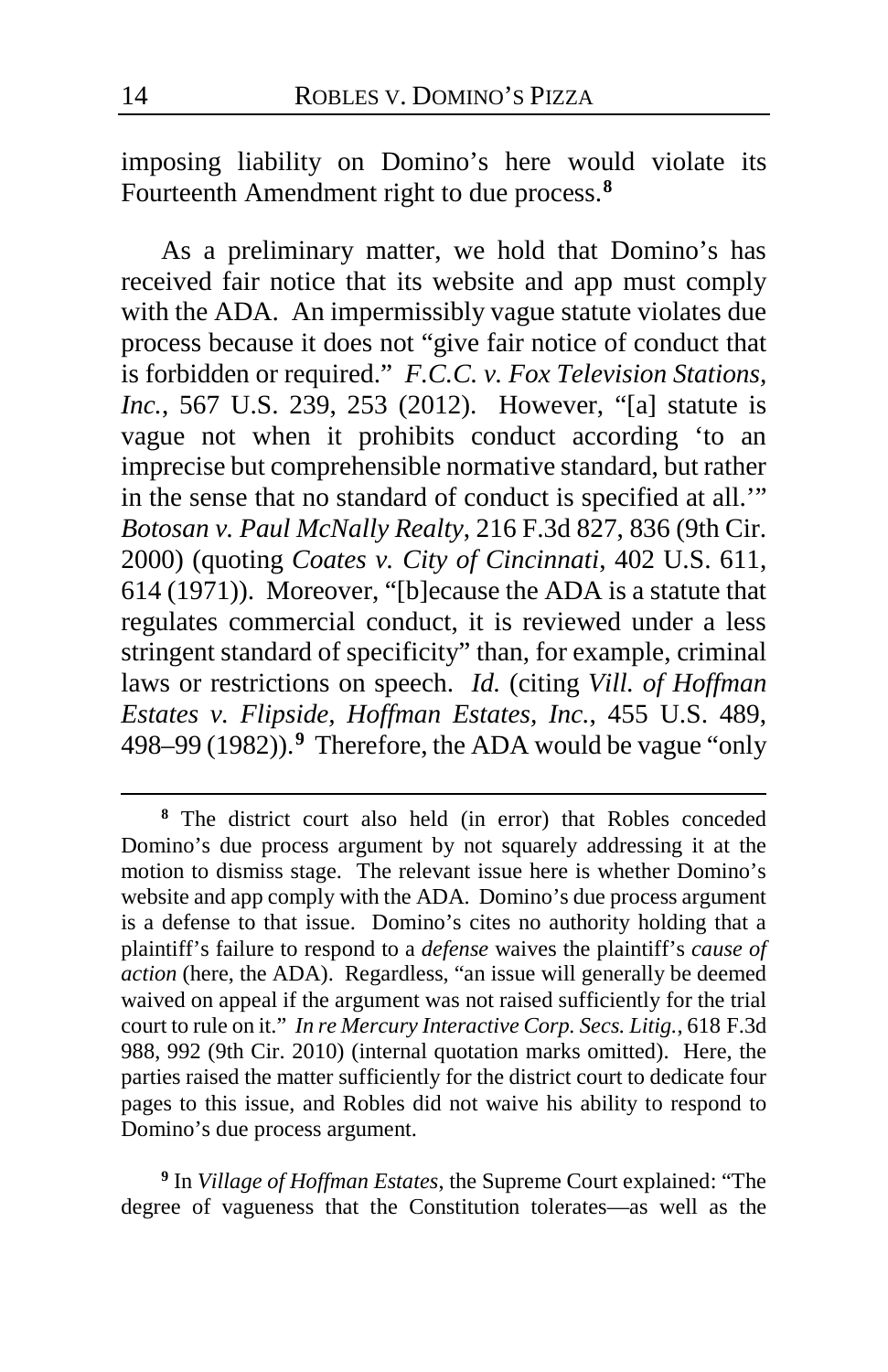if it is so indefinite in its terms that it fails to articulate comprehensible standards to which a person's conduct must conform." *Id.*

The ADA articulates comprehensible standards to which Domino's conduct must conform. Since its enactment in 1990, the ADA has clearly stated that covered entities must provide "full and equal enjoyment of the[ir] goods, services, facilities, privileges, advantages, or accommodations" to people with disabilities, 42 U.S.C. § 12182(a), and must "ensure that no individual with a disability is excluded, denied services, segregated or otherwise treated differently than other individuals because of the absence of auxiliary aids and services," *id.* § 12182(b)(2)(A)(iii). DOJ has clarified that these provisions require "effective communication." 28 C.F.R.  $\S 36.303(c)(1)$ . Moreover, since it announced its position in 1996, DOJ has "repeatedly affirmed the application of [T]itle III to Web sites of public accommodations." 75 Fed. Reg. 43460-01, 43464 (July 26, 2010). Thus, at least since 1996, Domino's has been on notice that its online offerings must effectively communicate with its disabled customers and facilitate "full and equal enjoyment" of Domino's goods and services. *See* 42 U.S.C. § 12182(a); *see also Gorecki*, 2017 WL 2957736, at \*5 ("Title III's general prohibition of discrimination on the basis of disability, and its requirements to provide appropriate auxiliary aids and services, where necessary to ensure effective communication, place an affirmative

relative importance of fair notice and fair enforcement—depends in part on the nature of the enactment. Thus, economic regulation is subject to a less strict vagueness test because its subject matter is often more narrow, and because businesses, which face economic demands to plan behavior carefully, can be expected to consult relevant legislation in advance of action." 455 U.S. at 498 (internal footnotes omitted).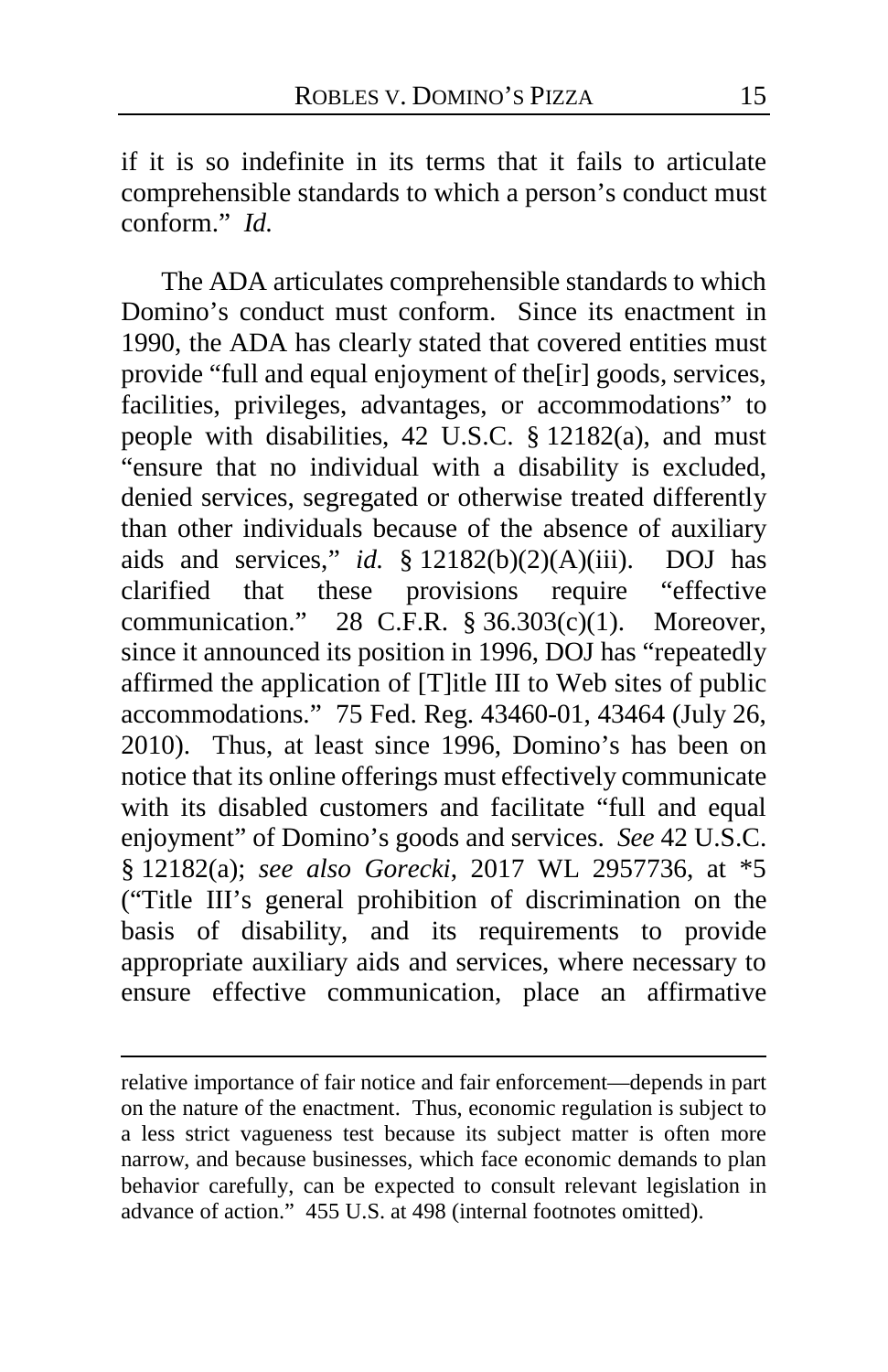obligation on places that meet the definition of a public accommodation to ensure disabled individuals have as full and equal enjoyment of their websites as non-disabled individuals.").

However, the heart of Domino's due process argument is not that Domino's lacked fair notice that its website and app must comply with the ADA. Instead, Domino's argues that imposing liability would violate due process because (1) Robles seeks to impose liability on Domino's for failing to comply with WCAG 2.0, which are private, unenforceable guidelines; and (2) DOJ has not issued regulations specifying technical standards for compliance, so Domino's does not have "fair notice of what *specifically* the ADA requires companies to do in order to make their websites accessible."

## **1. Robles Does Not Seek to Impose Liability Based on WCAG 2.0**

First, we address Domino's argument that Robles seeks to impose liability based on Domino's failure to comply with WCAG 2.0. Relying heavily on our decision in AMC, Relying heavily on our decision in *AMC*, Domino's argues that this would violate due process because Domino's has not received fair notice of its obligation to comply with the WCAG 2.0 guidelines. Yet, as explained below, Domino's overstates both the holding of *AMC* and the significance of WCAG 2.0 in this case.

*AMC* concerned movie-theater accessibility for wheelchair-bound patrons. *See* 549 F.3d at 762. Our court reversed an injunction ordering that AMC's stadium-style theaters (many built before 1998) undergo a massive reconfiguration to comply with DOJ's interpretation of an ambiguous accessibility regulation (finalized in 1998). *Id.*  at 768–70. Our court held that requiring AMC to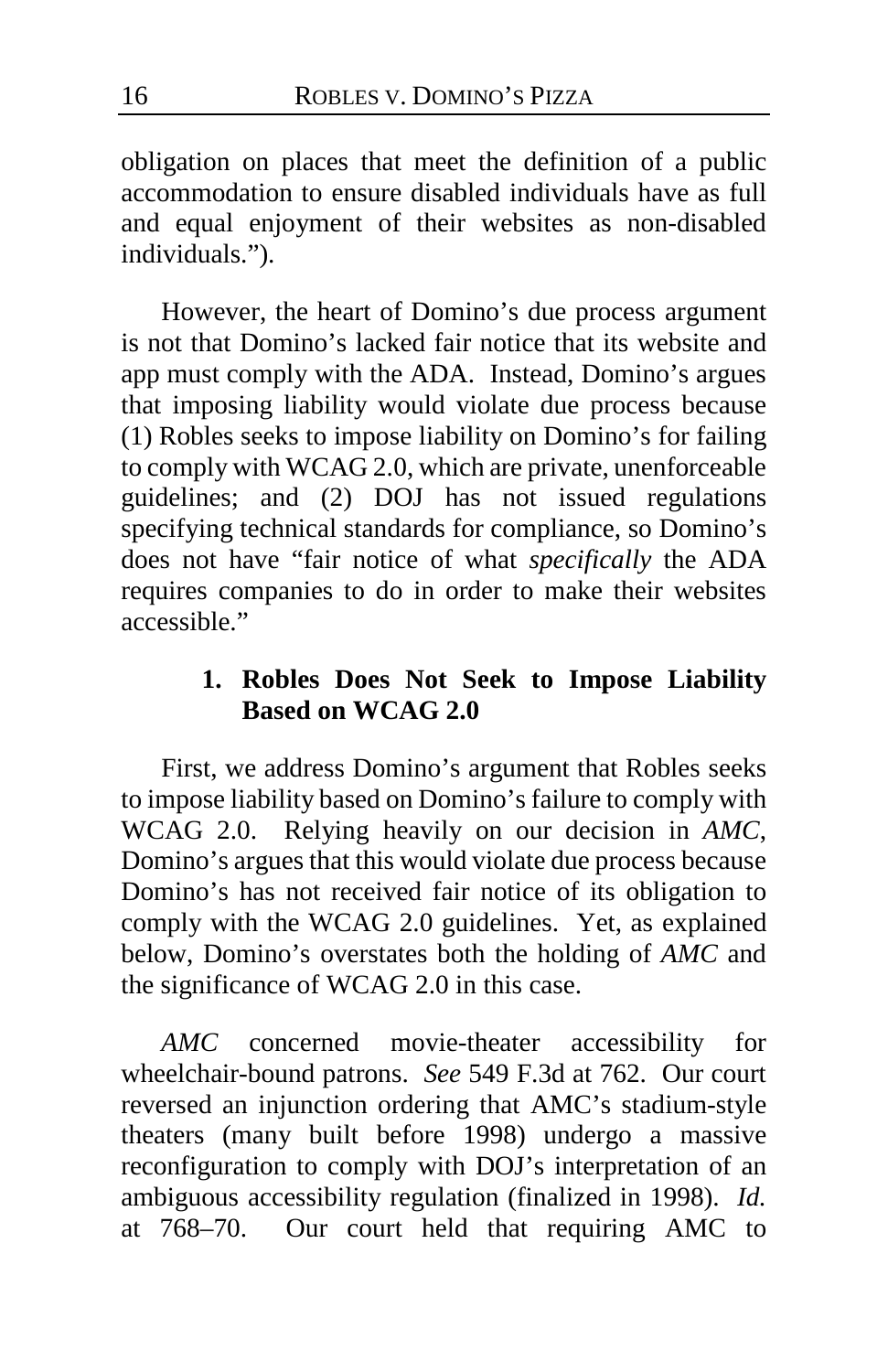reconfigure theaters built before DOJ announced its interpretation of the ambiguous regulation would violate due process. *Id.*

This case does not present the fair notice concerns of *AMC*, and the district court erred in equating the relevance of WCAG 2.0 with the regulation at issue in *AMC*. Here, Robles does not seek to impose liability based on Domino's failure to comply with WCAG 2.0. Rather, Robles merely argues—and we agree—that the district court can order compliance with WCAG 2.0 as an equitable remedy if, after discovery, the website and app fail to satisfy the ADA. At this stage, Robles only seeks to impose liability on Domino's for failing to comply with § 12182 of the ADA, not for the failure to comply with a regulation or guideline of which Domino's has not received fair notice. *See Reed*, 2017 WL 4457508, at \*5 ("[A]t this point in the litigation . . . Plaintiff does not seek to require [Defendant] to adopt any particular set of guidelines. Plaintiff simply alleges that her difficulty accessing [Defendant's] website and mobile app violate the ADA.").

Also unlike in *AMC*—where the overbroad injunction would have required AMC to retrofit theaters built before it received fair notice of DOJ's position—Domino's does not allege that its website or app were created prior to (or never updated since) 1996, when DOJ announced its position that the ADA applies to websites of covered entities. Further, the regulation at issue in *AMC* was ambiguous. *See* 549 F.3d at 764–67 (summarizing circuit split on how to interpret this regulation, which all courts agreed was ambiguous). It was unfair to expect AMC to have guessed which interpretation to follow when circuits were in disagreement and DOJ had not announced its position. *Id.* at 768. By contrast, the statutory provisions of § 12182 at issue here—requiring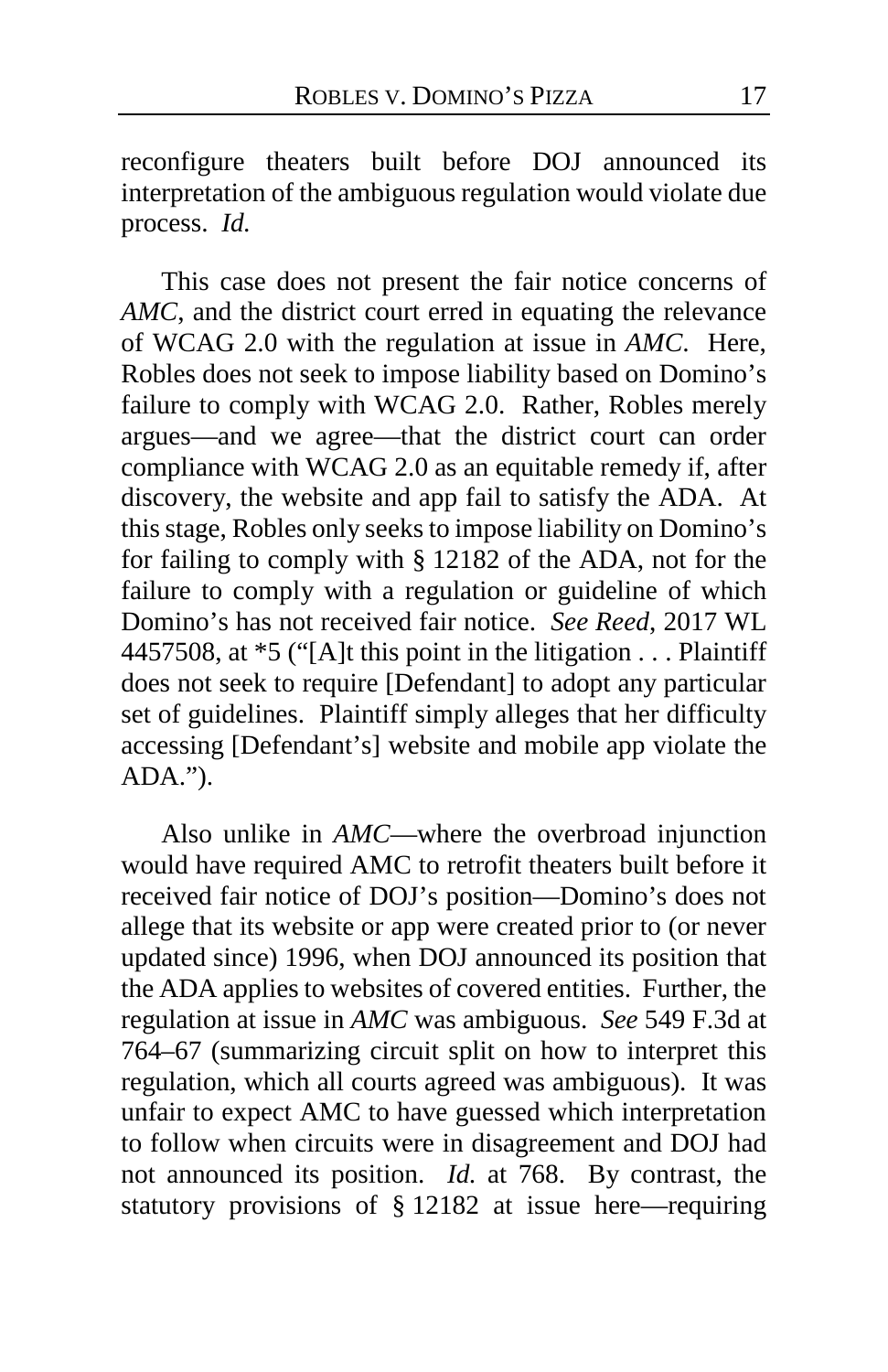"auxiliary aids and services" and "full and equal enjoyment"—are flexible, but not ambiguous, and have been interpreted many times by federal courts.**[10](#page-17-0)** Finally, in *AMC*, our court limited its due process holding to the district court's remedy without disturbing liability. *Id.* at 768–70. Here, the district court dismissed the case at the pleading stage before Robles could conduct discovery and establish liability. Even if due process concerns akin to those in *AMC* were present here, further consideration of them "would be premature because due process constrains the *remedies* that may be imposed," *Fortyune v. City of Lomita*, 766 F.3d 1098, 1106 n.13 (9th Cir. 2014) (citing *AMC*, 549 F.3d at 768–70) (emphasis added), and not the initial question of ADA compliance. *See Reed* 2017 WL 4457508, at \*4 ("[W]hether or not [defendant's] digital offerings must comply with [WCAG], or any other set of noncompulsory guidelines, is a question of *remedy*, not liability.") (emphasis in original).

<span id="page-17-0"></span>**<sup>10</sup>** *See, e.g.*, *Baughman v. Walt Disney World Co.*, 685 F.3d 1131, 1135 (9th Cir. 2012) (holding that, to provide "full and equal enjoyment," public accommodations must "consider[] how their facilities are used by non-disabled guests and then take reasonable steps to provide disabled guests with a like experience"); *Fortyune v. American Multi-Cinema*, 364 F.3d 1075, 1085 (9th Cir. 2004) (interpreting "full and equal enjoyment" to require theater to provide wheelchair seating and adjacent seat for plaintiff's wife); *see also, e.g.*, *McGann v. Cinemark*, 873 F.3d 218, 223 (3d Cir. 2017) (holding that theater's failure to provide deaf patron with sign language interpreter an auxiliary aid or service—excluded him from services); *Argenyi v. Creighton Univ.*, 703 F.3d 441, 449 (8th Cir. 2013) (holding that university must provide reasonable auxiliary aids and services to partially deaf medical student to afford him opportunity equal to his nondisabled peers).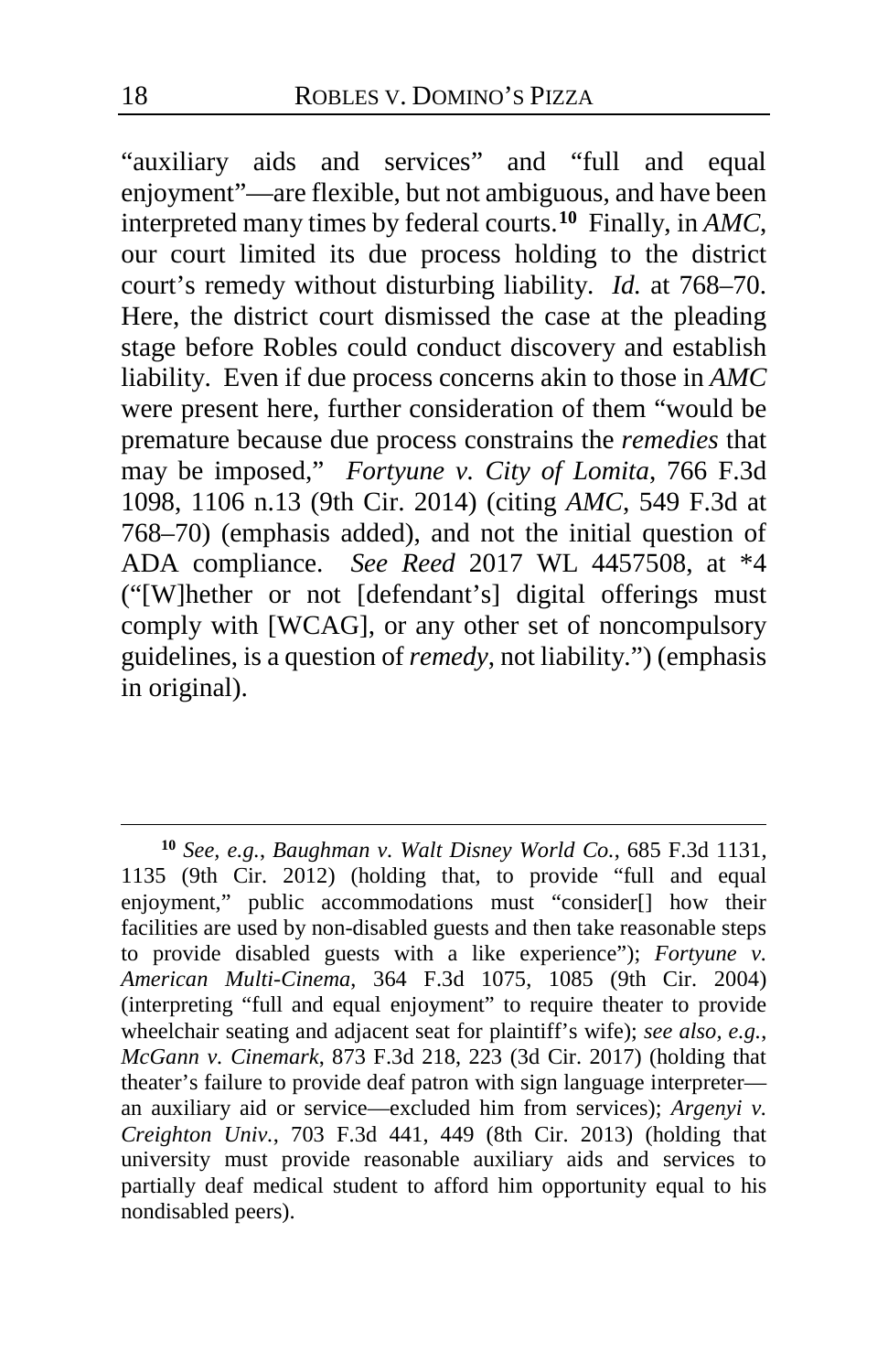## **2. The Lack of Specific Regulations Does Not Eliminate Domino's Statutory Duty**

Second, we address Domino's argument that imposing liability here would violate due process because Domino's lacked "fair notice of what *specifically* the ADA requires companies to do in order to make their websites accessible." In other words, Domino's argues it "needs consistent standards when it designs its website." While we understand why Domino's *wants* DOJ to issue specific guidelines for website and app accessibility, the Constitution only requires that Domino's receive fair notice of its legal duties, not a blueprint for compliance with its statutory obligations. And, as one district court noted, the lack of specific instructions from DOJ might be purposeful:

> The DOJ's position that the ADA applies to websites being clear, it is no matter that the ADA and the DOJ fail to describe exactly how any given website must be made accessible to people with visual impairments. Indeed, this is often the case with the ADA's requirements, because the ADA and its implementing regulations are intended to give public accommodations maximum flexibility in meeting the statute's requirements. This flexibility is a feature, not a bug, and certainly not a violation of due process.

*Reed*, 2017 WL 4457508, at \*5. A desire to maintain this flexibility might explain why DOJ withdrew its ANPRM related to website accessibility and "continue[s] to assess *whether specific technical standards are necessary and appropriate* to assist covered entities with complying with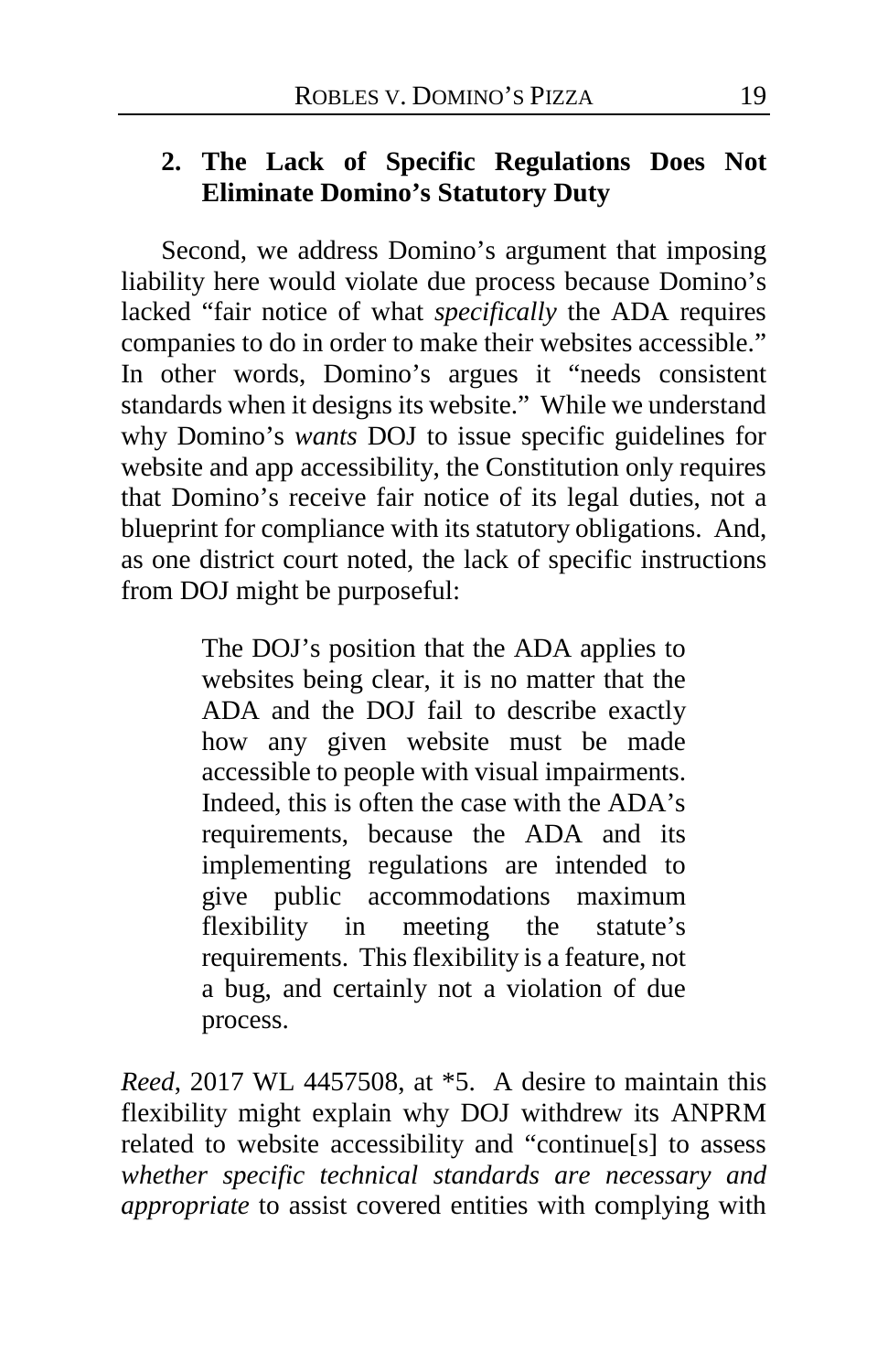the ADA." 82 Fed. Reg. 60932-01 (Dec. 26, 2017) (emphasis added).

And in any case, our precedent is clear that, "as a general matter, the lack of specific regulations cannot eliminate a statutory obligation." *City of Lomita*, 766 F.3d at 1102; *see also Gorecki*, 2017 WL 2957736, at \*4 ("The lack of specific regulations [regarding website accessibility] does not eliminate [defendant's] obligation to comply with the ADA or excuse its failure to comply with the mandates of the ADA.").

For example, in *City of Lomita*, the defendant-city argued that although existing Title II regulations broadly prohibited it from discriminating in its services, requiring the city to provide accessible on-street parking would violate its due process rights absent specific regulatory guidance. 766 F.3d at 1102. Our court rejected that argument, and held that the ADA's regulations did not "suggest[] that when technical specifications do not exist for a particular type of facility, public entities have no accessibility obligations." *Id.* at 1103 (citing *Barden v. City of Sacramento*, 292 F.3d 1073, 1076–78 (9th Cir. 2002) (holding that Title II requires public entities to maintain accessible public sidewalks, notwithstanding absence of implementing regulations addressing sidewalks)).

Similarly, in *Kirola v. City & County of San Francisco*, we explained that even if there were no technical accessibility requirements for buildings and facilities under Title II of the ADA, "[p]ublic entities would not suddenly find themselves free to ignore access concerns when altering or building new rights-of-way, parks, and playgrounds." 860 F.3d 1164, 1180 (9th Cir. 2017). Instead, our court applied Title II's "readily accessible" and "usable" standards to determine whether the city violated the ADA. *Id.*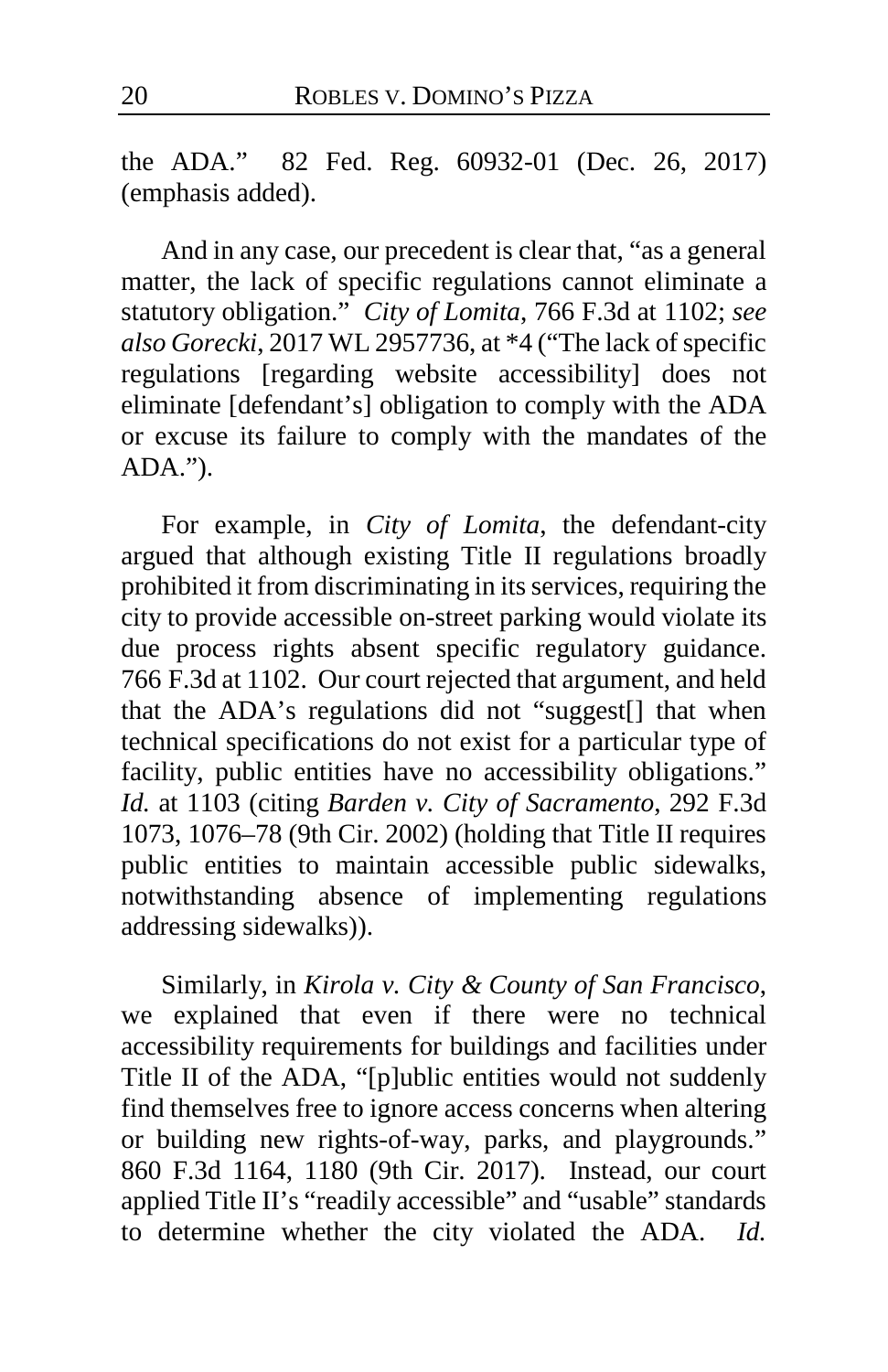Although DOJ guidance might have been helpful, "[g]iving content to general standards is foundational to the judicial function." *Id.* (citing *Marbury v. Madison*, 5 U.S. 137, 177 (1803)).

Moreover, the possibility that an agency might issue technical standards in the future does not create a due process problem. In *Reich v. Montana Sulphur & Chemical Company*, our court held that although the Secretary of Labor would likely promulgate specific standards for safe and healthy working conditions, these standards would only "amplify and augment" the existing statutory obligation to provide a safe workspace and would not "displace" it. 32 F.3d 440, 445 (9th Cir. 1994); *cf. Or. Paralyzed Veterans of Am. v. Regal Cinemas, Inc.*, 339 F.3d 1126, 1132–33 (9th Cir. 2003) (following DOJ's interpretation of existing regulation, even though Access Board was addressing the specific topic at issue through rulemaking). The same logic applies here.

In sum, we conclude that the district court erred in holding that imposing liability in this case would violate Domino's due process rights. Domino's has received fair notice that its website and app must provide effective communication and facilitate "full and equal enjoyment" of Domino's goods and services to its customers who are disabled. Our Constitution does not require that Congress or DOJ spell out exactly how Domino's should fulfill this obligation.

#### **C. Primary Jurisdiction Doctrine**

Finally, we address the primary jurisdiction doctrine, which "allows courts to stay proceedings or to dismiss a complaint without prejudice pending the resolution of an issue within the special competence of an administrative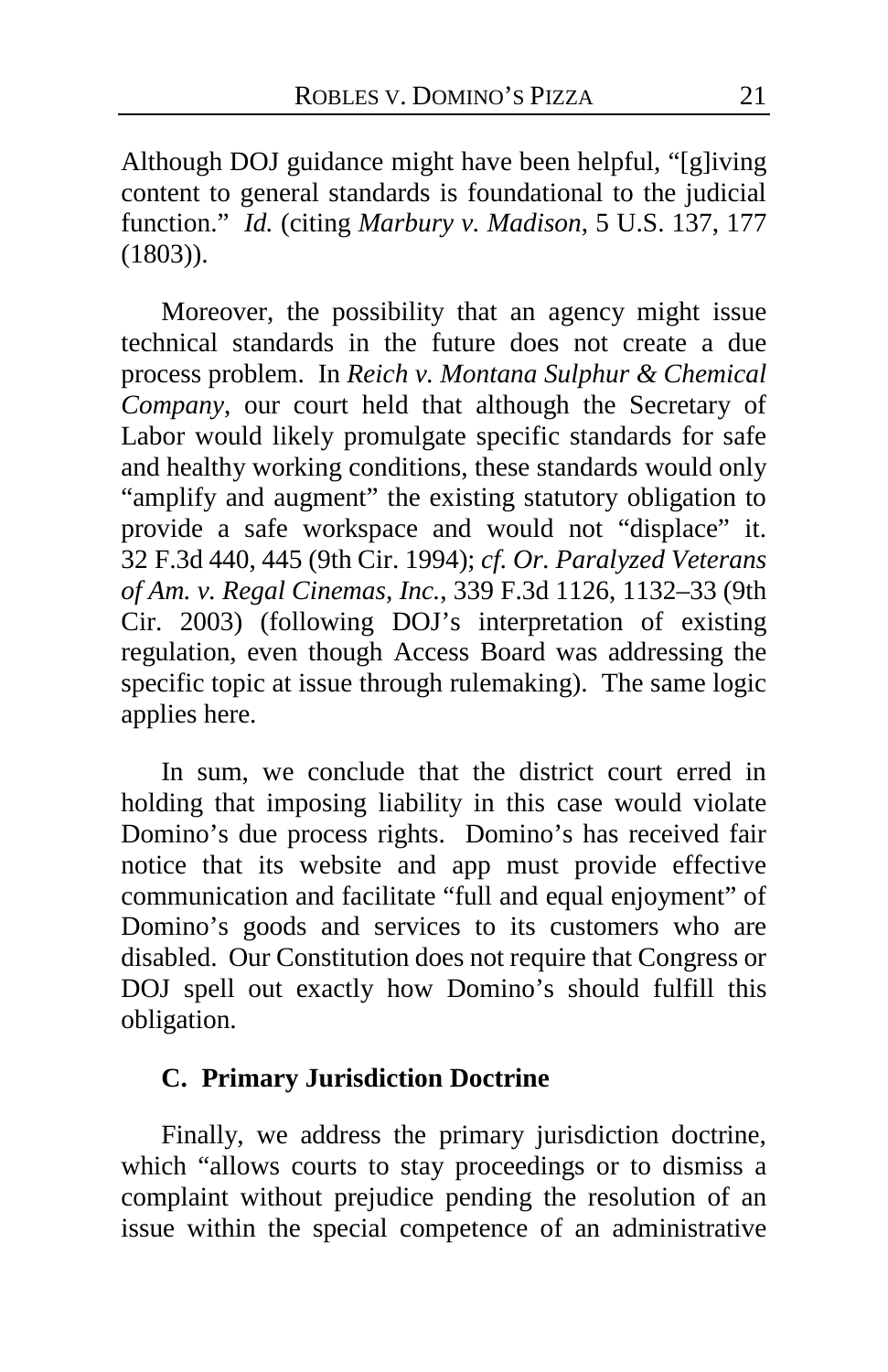agency." *Clark*, 523 F.3d at 1114. It is a prudential doctrine that does not "implicate[] the subject matter jurisdiction of the federal courts." *Astiana v. Hain Celestial Grp., Inc.*, 783 F.3d 753, 759 (9th Cir. 2015) (quoting *Syntek Semiconductor Co., Ltd. v. Microchip Tech. Inc.*, 307 F.3d 775, 780 (9th Cir. 2002)). Rather, it permits courts to determine "that an otherwise cognizable claim implicates technical and policy questions that should be addressed in the first instance by the agency with regulatory authority over the relevant industry rather than by the judicial branch." *Id.* at 760 (quoting *Clark*, 523 F.3d at 1114).

While "no fixed formula exists for applying the doctrine of primary jurisdiction," we consider:  $"(1)$  the need to resolve an issue that (2) has been placed by Congress within the jurisdiction of an administrative body having regulatory authority (3) pursuant to a statute that subjects an industry or activity to a comprehensive regulatory authority that (4) requires expertise or uniformity in administration." *Davel Commc'n, Inc. v. Qwest Corp.*, 460 F.3d 1075, 1086– 87 (9th Cir. 2006); *see also Astiana*, 783 F.3d at 760 (same).

Here, the district court erred in invoking primary jurisdiction. The purpose of the doctrine is not to "secure expert advice" from an agency "every time a court is presented with an issue conceivably within the agency's ambit." *Brown v. MCI WorldCom Network Servs., Inc*., 277 F.3d 1166, 1172 (9th Cir. 2002); *see also Astiana*, 783 F.3d at 760 ("Not every case that implicates the expertise of federal agencies warrants invocation of primary jurisdiction."). Rather, "'efficiency' is the 'deciding factor' in whether to invoke primary jurisdiction." *Astiana*, 783 F.3d at 760 (citation omitted). Our precedent is clear:

> [E]ven when agency expertise would be helpful, a court should not invoke primary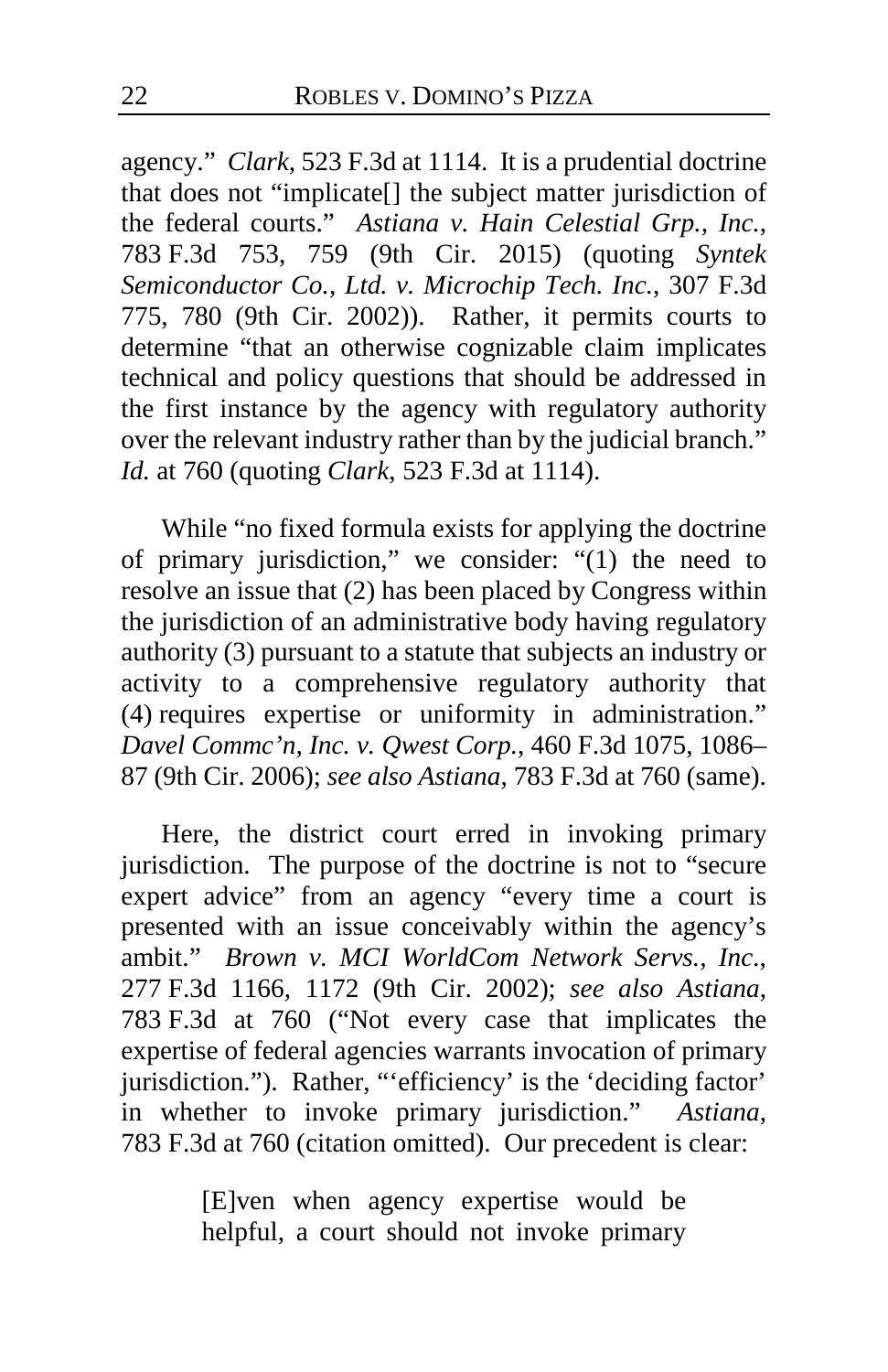jurisdiction when the agency *is aware of but has expressed no interest* in the subject matter of the litigation. Similarly, primary jurisdiction is not required *when a referral to the agency would significantly postpone a ruling* that a court is otherwise competent to make.

*Id.* at 761 (emphases added). Both circumstances are present here.

First, DOJ is aware of the issue—it issued the ANPRM in 2010, 75 Fed. Reg. 43460-01 (July 26, 2010), and withdrew it in 2017, 82 Fed. Reg. 60932-01 (Dec. 26, 2017). Second, DOJ's withdrawal means that the potential for undue delay is not just likely, but inevitable. Robles has no ability to participate in an administrative hearing process with remedies. *See Arizona ex rel. Goddard v. Harkins Admin. Servs., Inc.*, 2011 WL 13202686, at \*3 (D. Az. Feb. 8, 2011) ("[T]he DOJ does not have an administrative process in which these parties can directly participate to resolve their dispute. The absence of such an administrative process argues against referral to an agency under the primary jurisdiction doctrine.").

Therefore, according to the district court, Robles cannot vindicate his statutory rights unless DOJ reopens and completes its rulemaking process. This would "needlessly delay the resolution of" Robles' claims and undercut efficiency, "the 'deciding factor' in whether to invoke primary jurisdiction." *Astiana*, 783 F.3d at 760 (citation omitted); *see also Reid*, 780 F.3d at 966–67 (declining to invoke primary jurisdiction in part because "it has been over a decade since the FDA indicated that it would issue a new [rule]").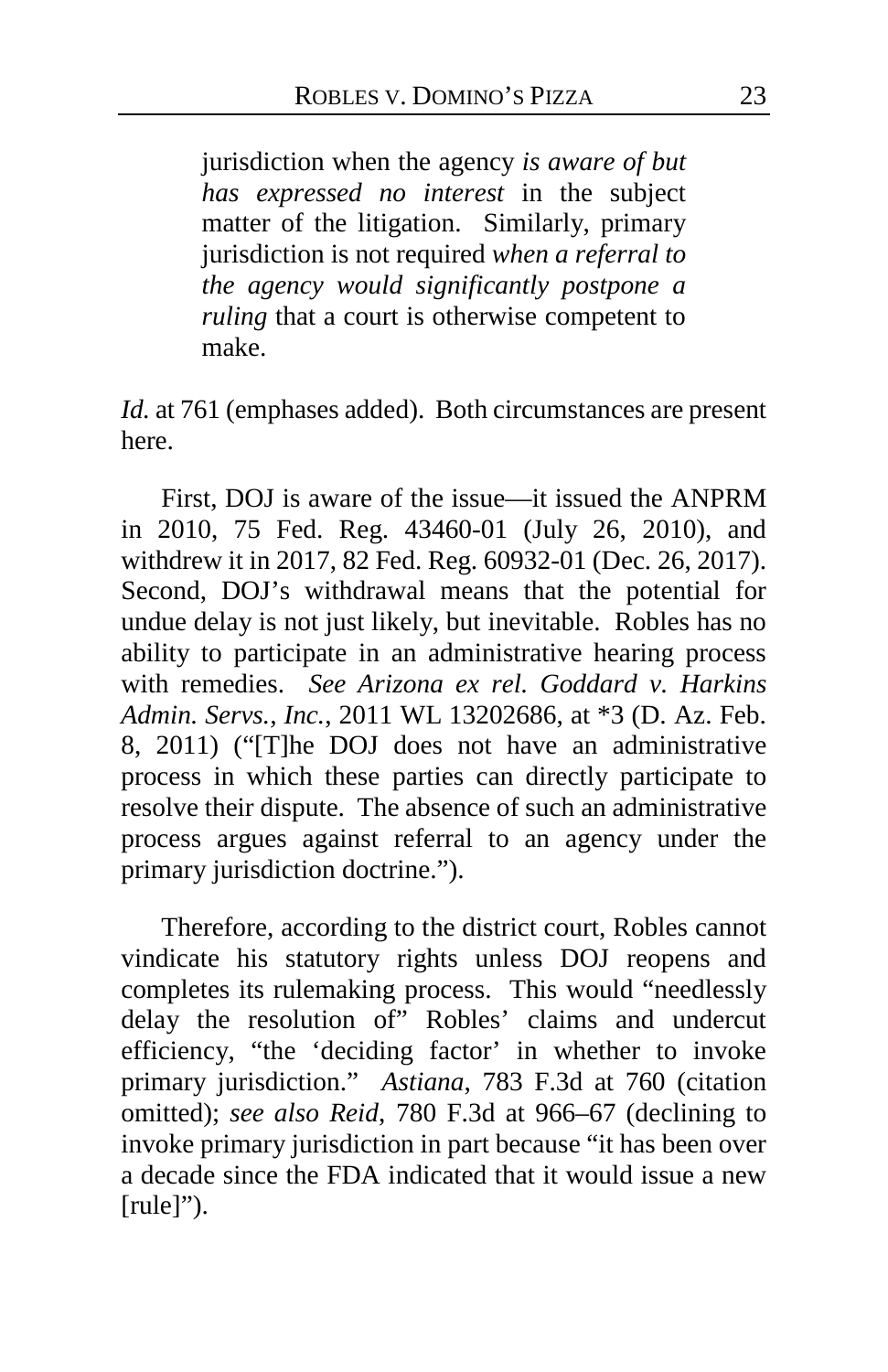The delay is "needless" because the application of the ADA to the facts of this case are well within the court's competence. Properly framed, the issues for the district court to resolve on remand are whether Domino's website and app provide the blind with auxiliary aids and services for effective communication and full and equal enjoyment of its products and services. Courts are perfectly capable of interpreting the meaning of "equal" and "effective" and have done so in a variety of contexts. *See supra* note 10 (providing examples of circuit courts interpreting ADA's requirements of "full and equal enjoyment" and "auxiliary aids and services" in non-website contexts); *see also Georgia v. Ashcroft*, 539 U.S. 461, 462 (2003) (interpreting "effective exercise of the electoral franchise"), superseded by statute, 52 U.S.C. §§ 10304(b)(d), as recognized in *Ala. Legislative Black Caucus v. Alabama*, 135 S. Ct. 1257, 1273 (2015); *Strickland v. Washington*, 466 U.S. 668, 687–88 (1984) (interpreting right to "effective assistance of counsel"). In addition, if the court requires specialized or technical knowledge to understand Robles' assertions, the parties can submit expert testimony. *See, e.g.*, *Nat'l Fed'n of the Blind v. Lamone*, 813 F.3d 494, 501–02 (4th Cir. 2016) (relying on credited expert testimony on security risks associated with "online ballot marking tool," which the court held was a "reasonable modification" to make absentee voting accessible to blind voters); *cf. Strong v. Valdez Fine Foods*, 724 F.3d 1042, 1046–47 (9th Cir. 2013) (holding that expert testimony is not required to understand plaintiff's straightforward ADA claim about physical barriers). Whether Domino's website and app are effective means of communication is a fact-based inquiry within a court's competency.

Thus, we reverse the district court's reliance on the primary jurisdiction doctrine. Rather than promote